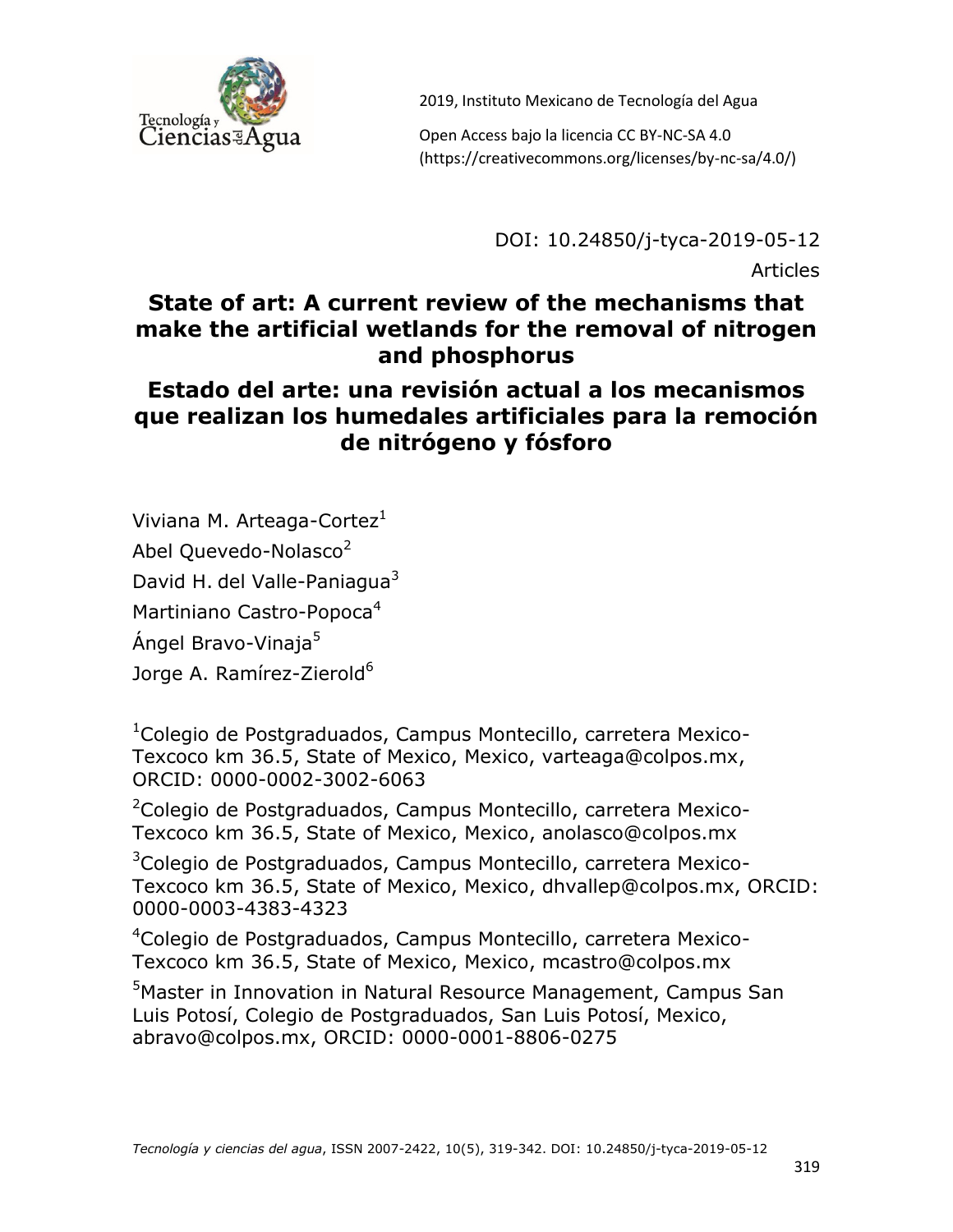

Open Access bajo la licencia CC BY-NC-SA 4.0 (https://creativecommons.org/licenses/by-nc-sa/4.0/)

<sup>6</sup> Postgraduate in Marine Sciences and Limnology, Universidad Nacional Autónoma de México, Ciudad Universitaria, Ciudad de México, México jramirezzierold@yahoo.com.mx, ORCID 0000-0001-8094-1852

Correspondence author: Viviana M. Arteaga-Cortez, varteaga@colpos.mx

#### **Abstract**

Constructed wetlands for wastewater treatment are used as green technology, resulting from the need to replicate the ecological benefits of natural wetlands to treat various tributaries of wastewater. This work is a literature review of the different types of constructed wetlands and their treatment processes. Many studies have been conducted on constructed wetlands, but a synergy of this information remains to be done. However, although constructed wetlands are a common management practice for mitigating pollutants from agricultural and municipal runoff, many countries do not have comparative studies of the effectiveness of disposal, maintenance neither extensive research on alternative substrates nor preventive measures to avoid substrate clogging.

**Keywords**: Wastewater treatment, constructed wetlands, removal, nitrogen, phosphorus.

#### **Resumen**

El tratamiento de aguas residuales por medio de los humedales artificiales se utiliza como una tecnología verde que surge de la necesidad de replicar los beneficios ecosistémicos de los humedales naturales para tratar diversos afluentes de aguas residuales. Este trabajo presenta una revisión bibliográfica acerca de los diferentes tipos de humedales artificiales y sus procesos depurativos. Si bien existen muchos estudios sobre humedales artificiales, es necesario realizar una sinergia de dicha información. No obstante, aunque los humedales artificiales son una frecuente práctica de gestión para la mitigación de contaminantes provenientes de escorrentía agrícola y municipal, en muchos países faltan estudios comparativos sobre su eficiencia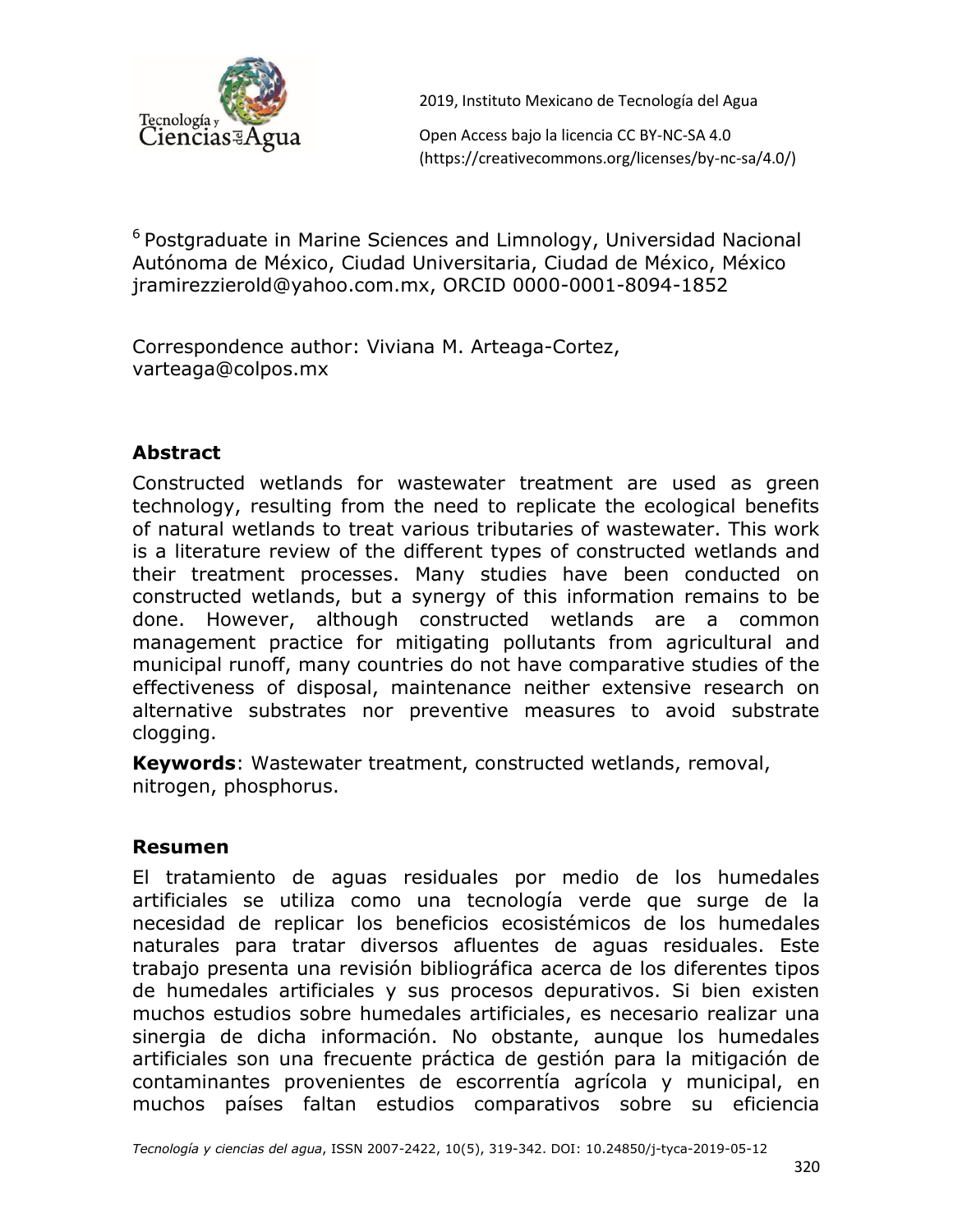

Open Access bajo la licencia CC BY-NC-SA 4.0 (https://creativecommons.org/licenses/by-nc-sa/4.0/)

depurativa y el mantenimiento a los mismos, así como profundizar en la investigación de sustratos alternativos y detallar medidas preventivas para la evitar la colmatación del sustrato.

**Palabras clave**: tratamiento de aguas residuales, humedales construidos, remoción, nitrógeno, fósforo.

Received: 22/02/2017 Accepted: 26/04/2019

# **Introduction**

Today, there is a serious problem of pollution of natural watercourses and water bodies that receive domestic, industrial and agricultural effluents without treatment of any kind (Cloter, Mazari, & De Anda, 2006).

The problem is the declining water quality of lakes and reservoirs characterized by a high concentration of organic matter, suspended solids, dissolved solids, nutrients, toxic compounds and microorganisms posing a health risk. Discharges from agro-food industries and from rural, urban and tourist areas are characterized by high levels of organic inputs. Therefore, the reuse of this wastewater for agricultural irrigation entails collateral risks to public health, related to the concentration level of pollutants (Ramírez-Carrillo, Luna-Pabello, & Arredondo-Figueroa, 2009). This wastewater must be treated, but it is expensive, and the construction and implementation of the system can have a major environmental impact. In this sense, wastewater management in rural and urban areas is a challenge because of the lack of adequate infrastructure and economic capacity.

Wastewater treatment is essential and seeks to make the most of ecotechnologies or appropriate technologies using or imitating nature, taking advantage of its components, such as biota and soils.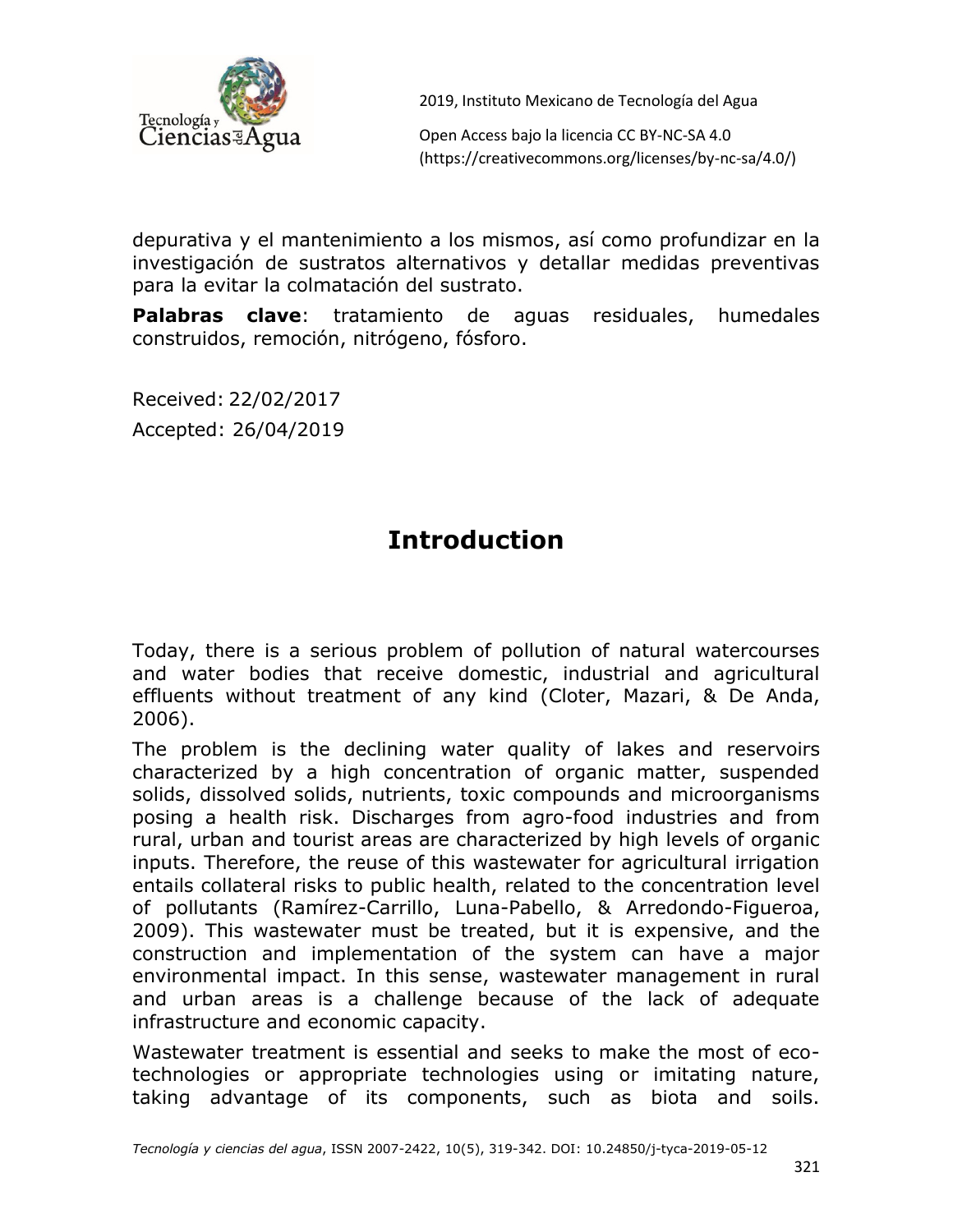

Open Access bajo la licencia CC BY-NC-SA 4.0 (https://creativecommons.org/licenses/by-nc-sa/4.0/)

Constructed wetlands are systems specifically engineered for wastewater treatment, in which natural remediation processes and system efficiency are enhanced by optimizing the physical, chemical and biological processes occurring in natural wetland ecosystems (Vymazal & Brix, 1998). Nitrogen removal begins with the transformation of organic nitrogen ( $N_{Org}$ ) to ammoniacal nitrogen (N-NH<sub>4</sub><sup>+</sup>) via ammonification. N- $NH_4^+$  can be assimilated by plant roots or micro-organisms and volatize if the pH of the system is greater than 8 or oxidized to nitrate ( $NO<sub>3</sub>$ ) (nitrification) by the action of ammonia-oxidizing and nitrite-oxidizing bacteria. The last step is the reduction of  $NO<sub>3</sub>$  to molecular nitrogen (N2) under anoxic / anaerobic conditions (denitrification) (Torres-Bojorges, Zurita, & Tejeda, 2017).

In order to treat high organic loads, wetlands called HIGH-rate constructed WETlands (HIGHWET) are created, using plastic elements as a substrate, thereby obtaining high porosity for the treatment of wastewater. Plant diversity is an important factor in pollutant removal capacity in wetlands. Macrophytes rhizosphere stimulates the growth of microbial communities, thus, any modification concerning plant diversity and its habitat leads to changes in the microbial community, and thus affects the removal efficiency of pollutants (Corzo, Sanabria, & García, 2016).

The main purpose of this paper is to review and discuss the current status of constructed wetlands, different types of wetlands and, most importantly, technology to remove nitrogen and organic matter.

# **Materials and methods**

A comprehensive literature search was conducted to collect studies providing more information on constructed wetlands. The following are the databases used to compile these data: Elsevier, Ebsco, Springer, Science Citation Index Expanded (SCIE) and Social Sciences Citation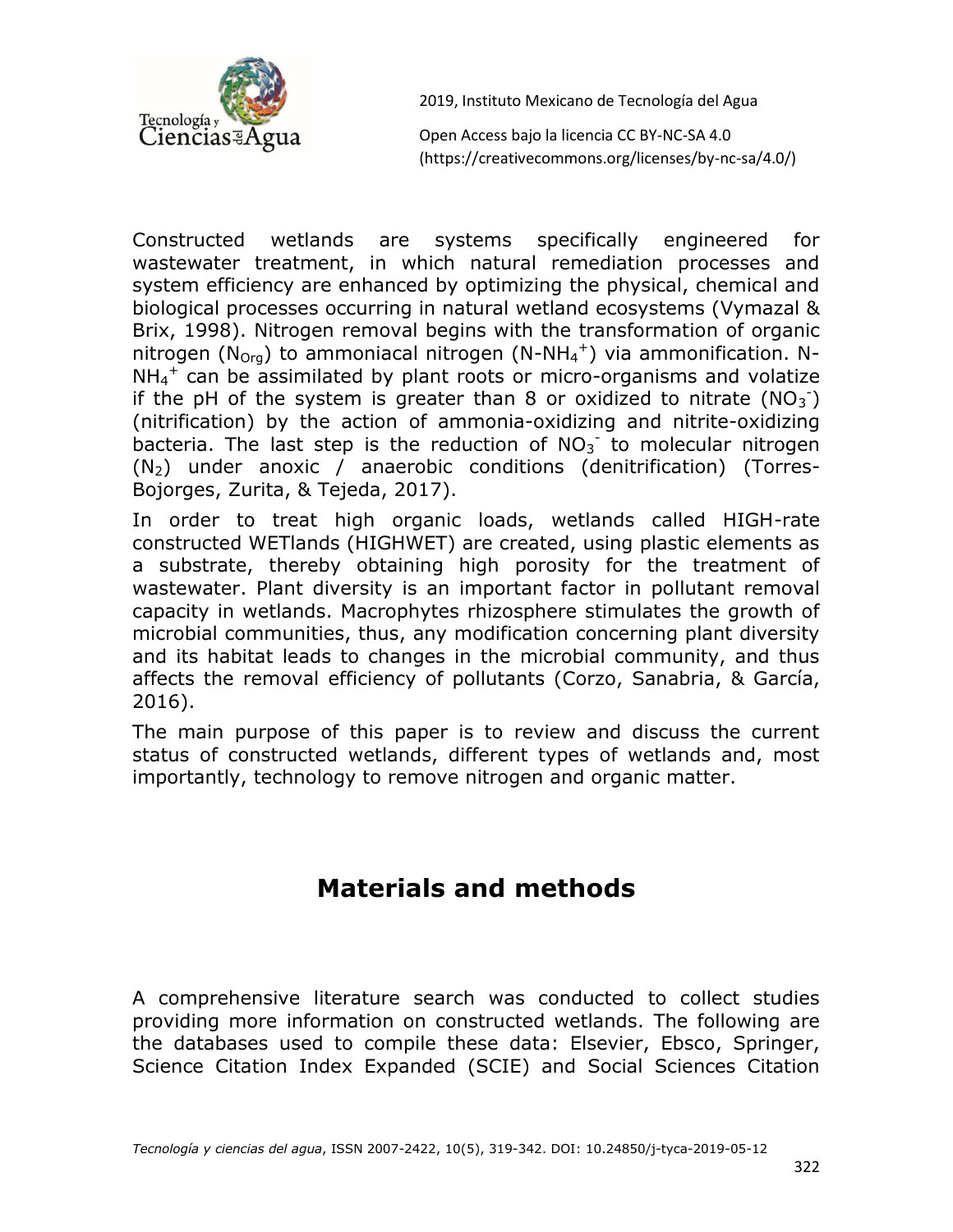

Open Access bajo la licencia CC BY-NC-SA 4.0 (https://creativecommons.org/licenses/by-nc-sa/4.0/)

Index (SSCI) from Web of Science (WOS) and Scopus. The results of the online search include studies conducted up to August 1, 2018.

# **Natural and constructed wetlands**

A wetland is defined as any saturated zone of fresh or saltwater, temporary or permanent, with typical vegetation suitable for saturated soils (Vymazal & Brix, 1998). Riparian ecosystems act as a nutrient sink for upland runoff. As a result, these wetlands are important buffer zones between farmland and watercourses. There are mitigation techniques commonly used in the field to prevent the introduction of pesticides into water bodies, such as hedgerows, vegetative barriers (dense vegetation strips, serving as a porous filtering barrier for runoff water) (Vymazal & Březinová, 2015), vegetated ditches and Constructed Wetlands (CW). Constructed wetlands provide a surface for the growth of the microorganisms responsible for the filtration and absorption of pollutants and inhibit the growth of algae.

Constructed wetlands are classified as Free Water Surface (FWS) wetlands or Floating Aquatic Plant (FAP) systems and SubSurface Flow (SSF) wetlands or Rooted Emergent Plants systems, which are divided in turn into Vertical Flow systems (VSSF) and Horizontal Flow systems (HSSF).

Free Water Surface wetlands are ponds or canals with floating root plants in which the surface of the water is exposed to the atmosphere. On the other hand, SubSurface Flow wetlands are ponds with emergent plants and a porous substrate (sand, gravel or any type of coarsetextured soil). There are two types: Horizontal Flow and Vertical Flow wetlands, depending on how the effluent feeds the wetland. The feeding of the Vertical Flow wetlands is carried out at intervals of time, in order to allow percolation of the tributary into the substrate.

Although constructed wetlands are intended for various types of wastewater, they have been documented as natural methods of water treatment since 1912. The United States Environmental Protection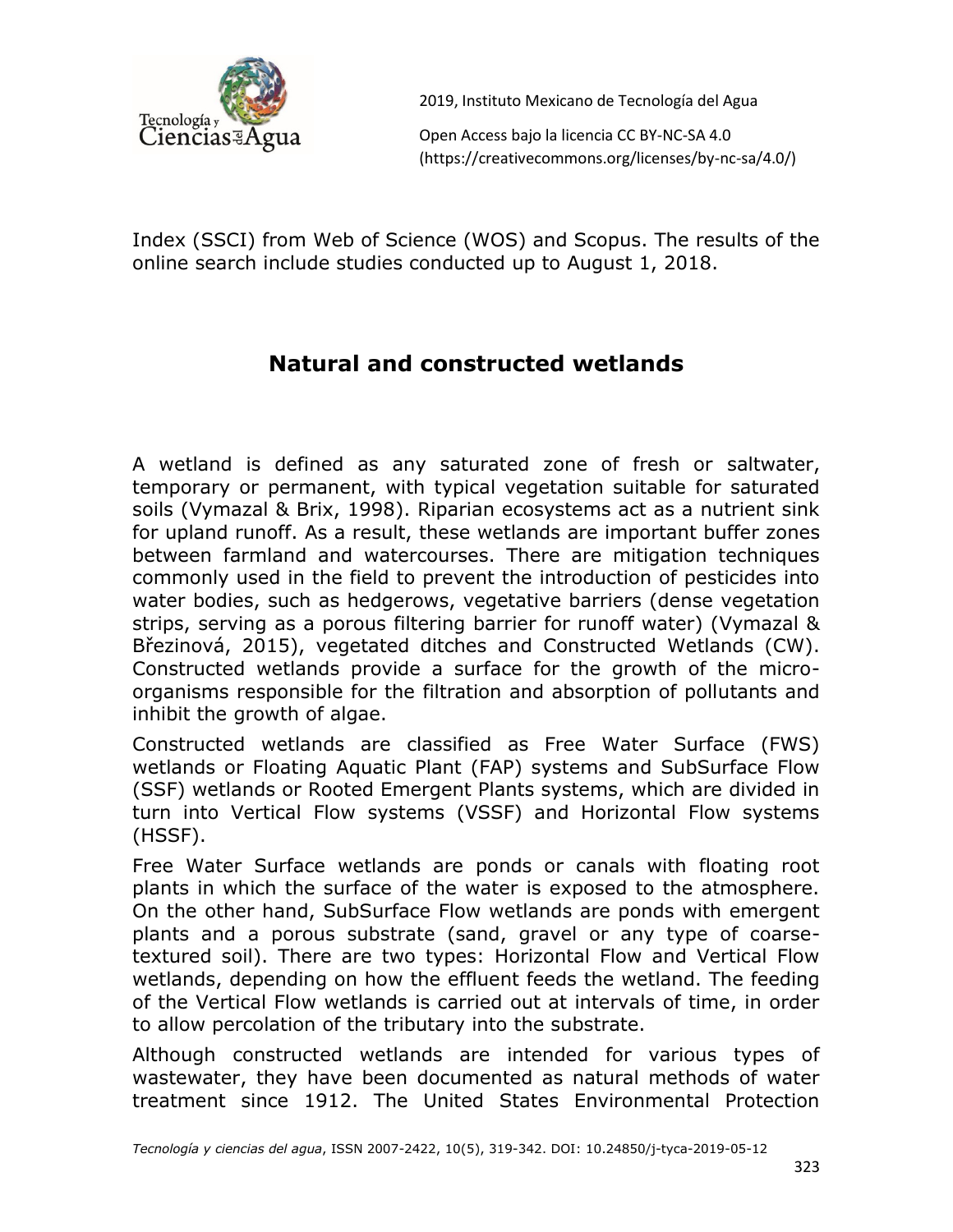

Open Access bajo la licencia CC BY-NC-SA 4.0 (https://creativecommons.org/licenses/by-nc-sa/4.0/)

Agency (EPA, 1993), was the first to take samples from 1960 to 1970. World-wide projects from 1972 to 1983 have also been documented and studies on the removal of phosphorus and nitrogen (N and P) from constructed wetlands have been conducted since 1970. Constructed wetland-based studies to eliminate pesticides also began in the 1970s. And in the 1990s, studies were conducted on nutrient treatment in constructed wetlands on rivers (Vymazal & Březinová, 2015).

In 1967 a scale Free Water Surface system was developed. In Germany, in the 1970s Dr. Kichuth created a system called the "Root Zone Method", which consisted of a Horizontal Flow wetland in which he planted *Phragmites australis*, adding a combination of calcium and iron or aluminum to cause precipitation of phosphorus. In the United States, the study on wetlands is based on the results of European studies, particularly on natural wetlands. This green technology has also been studied by NASA, which has developed its own system called "Hybrid Treatment System" because it uses anaerobic microorganisms and emerging plants (*Phragmites communis*) (Rodríguez, 2003).

## **Advantages and disadvantages**

Constructed wetlands have great technical, economic, social and aesthetic advantages over conventional wastewater treatment. In accordance with the regulations, quality treated water is obtained which is suitable for agricultural irrigation as it eliminates pathogenic microorganisms. The costs of implementation, operation and maintenance compared to traditional wastewater treatment systems are lower because they have a useful life of 25 years and minimal energy requirements because gravity is used to bring water to the wetlands. The construction characteristics of wetlands make it difficult to develop imbalances due to changes in pollutant concentrations or oscillations in wetland tributaries (Miranda & Luna-Pabello, 2001). In addition, these systems, where the water flows under the surface of the support, do not favor the development of mosquitoes and unpleasant odors, and even offer a thermal protection to the system (plants, substrate and water),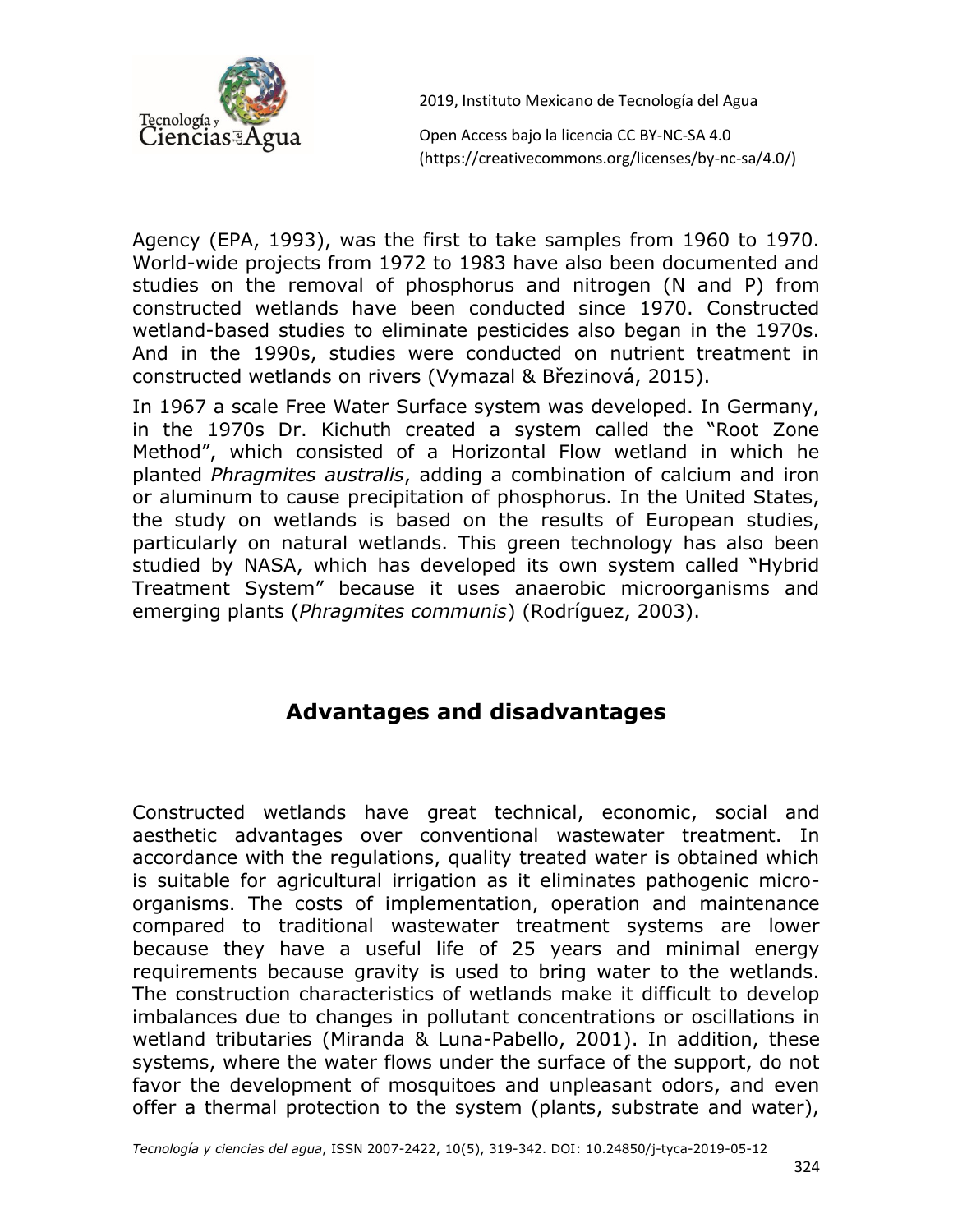

Open Access bajo la licencia CC BY-NC-SA 4.0 (https://creativecommons.org/licenses/by-nc-sa/4.0/)

allowing the installation of wetlands in places with heavy frosts (Llagas, Wilmer, & Gómez, 2006).

Although having many advantages, this type of wastewater treatment system has the main disadvantage of requiring a lot of ground for its installation. Consideration should also be given to the disadvantages of SubSurface Flow wetlands, such as the cost of the media used, as well as its routing and installation (Rodríguez, 2003).

# **Types of constructed wetlands**

The establishment of constructed wetlands is a sensitive issue because of the variability in wastewater composition that often changes treatment needs. Plant selection is an important issue in this type of design as it must survive the potential toxic effects of wastewater (Calheiros, Rangel, & Castro, 2007).

### **Free water surface (FWS)**

Free Water Surface wetlands, perhaps the oldest, are used as secondary treatment for the purification of pesticides. They are designed for low surface loads, with depths ranging from 5 to 90 cm. However, they often have a depth of between 30 and 40 cm on trenches 3 m wide and 100 m long. The plant used is *Scirpus lacustris*. Removal effectiveness in Free Water Surface wetlands is 96% for TSS, 96% for BOD, 87% for COD (Chemical Oxygen Demand) and 30% for TP (Total Phosphorus) (Rodríguez, 2003).

#### **Horizontal subsurface flow**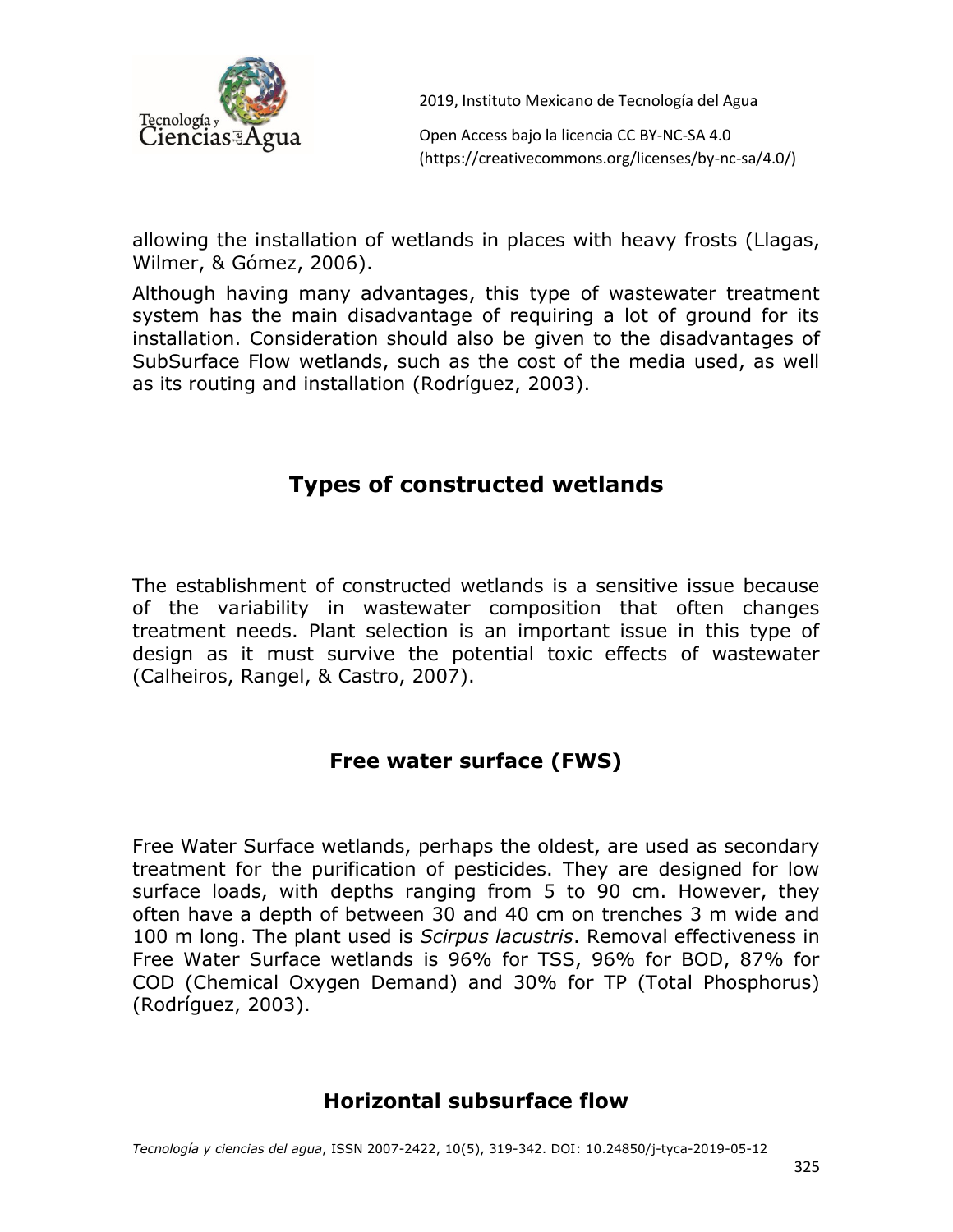

Open Access bajo la licencia CC BY-NC-SA 4.0 (https://creativecommons.org/licenses/by-nc-sa/4.0/)

HSSF systems emerged as an alternative to secondary treatments with saturated porous media, planted with emerging plants. They are used for industrial wastewater, especially for the treatment of wastewater from food processing (Vymazal, 2009).

HSSF have a high capacity for removal of organic matter,  $BOD<sub>5</sub>$ (Biochemical Oxygen Demand measured at 5 days), COD and Total Suspended Solids. However, eliminating fewer nutrients. Therefore, *T. latifolia* and *P. australis* are plant species that adapt better to tannery wastewaters in terms of survival and spread. HSSFs are a viable alternative to reduce the organic matter content of wastewater because they tolerate fluctuations or intermittent flow (Calheiros *et al.*, 2007). Likewise, they act as a protection against secondary salinization of the soil. The following are the plants used for the desalination of agricultural substrates: *Typha spp., Phragmites communis, Phragmites japonica, Medicago sativa Linn., Lemna minor L.* and *Potamogeton crispus. Typha spp., Phragmites communis* and *Potamogeton crispus*. The removal efficiencies of Ca<sup>2+</sup>, Mg<sup>2+</sup>, Na<sup>+</sup> Cl<sup>-</sup> and SO<sub>4</sub><sup>2-</sup> can reach 80% with *Typha* spp. (Yang, Sheng, Zhang, Kang, & Liu, 2015).

Clay soils, through their ion exchange capacity, allow the temporary removal of nitrogen present in wastewater, depending on the time of stabilization of the system. In the case of HF constructed wetlands using soil, there is an additional potential for the removal of phosphorus and ammonium. While in VF systems, due to intermittent flow, aerobic conditions are restored, and ammonium adsorbed. When using gravel in wet areas, phosphorus removal capacity is limited.

The most used macrophytes for the treatment of wastewater in pondtype systems fall mainly into two classes: floating aquatic plants and submerged aquatic plants. Floating plants absorb carbon dioxide according to their oxygen requirements, while submerged plants are inhibited by turbidity (Yang *et al*., 2015).

### **Vertical subsurface flow**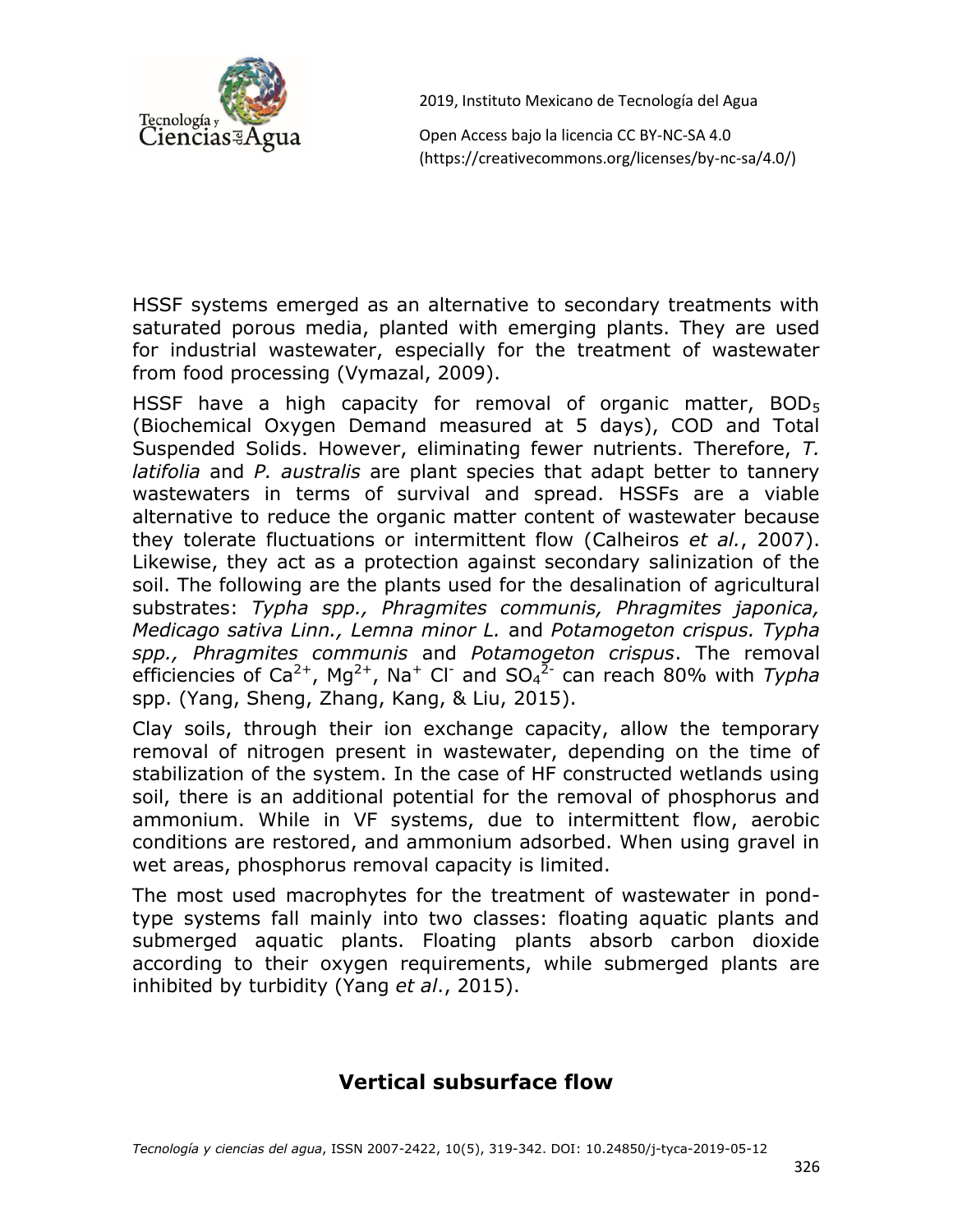

Open Access bajo la licencia CC BY-NC-SA 4.0 (https://creativecommons.org/licenses/by-nc-sa/4.0/)

The application of water in Vertical SubSurface Flow constructed wetlands (VSSF) is carried out uniformly on the bed. They are commonly used as secondary systems in two steps: one with two vertical flow cells, and one with a horizontal flow cell. These steps are intended to depurate the effluents. The main advantage of this type of system lies in the restoration of aerobic conditions during dry periods (Rodríguez, 2003). The effectiveness of the treatment process depends to a large extent on the aeration of the substrate. In addition, this type of system may become clogged. Therefore, it is advisable to limit the organic load fed to 25 g of COD / m2 per day, and to rotate the system to oxygenate the bed to let it rest and dry (Ramírez-Carrillo *et al*., 2009).

Vertical SubSurface Flow with recirculation and intermittent operation, always operating under high loads, promote better mixing in the wetland bed, accelerating oxygen diffusion and increasing COD and NO3- removal, thus reducing the area used, which makes it favorable for mountainous wetlands where limited space is available (Foladori, Ruaben, & Ortigara, 2013).

### **Combined or hybrid wetlands systems**

A common feature of HSSF is the preservation of anoxic conditions, thus creating conditions conducive to denitration. On the other hand, the VSSF maintains favorable aerobic conditions for nitrification, thus combining the two types of wetlands (built in series and thus constituting hybrid wetlands) that potentiate the total elimination of nitrogen (Ntotal), (Vymazal, 2014). These combined wetlands provide greater efficiency in wastewater treatment (Vymazal, 2009), at different stages of treatment (Torres-Bojorges *et al*., 2017).

There is another type of hybridization combining superficial and subsurface flow systems, depending on the pollutants to be treated, in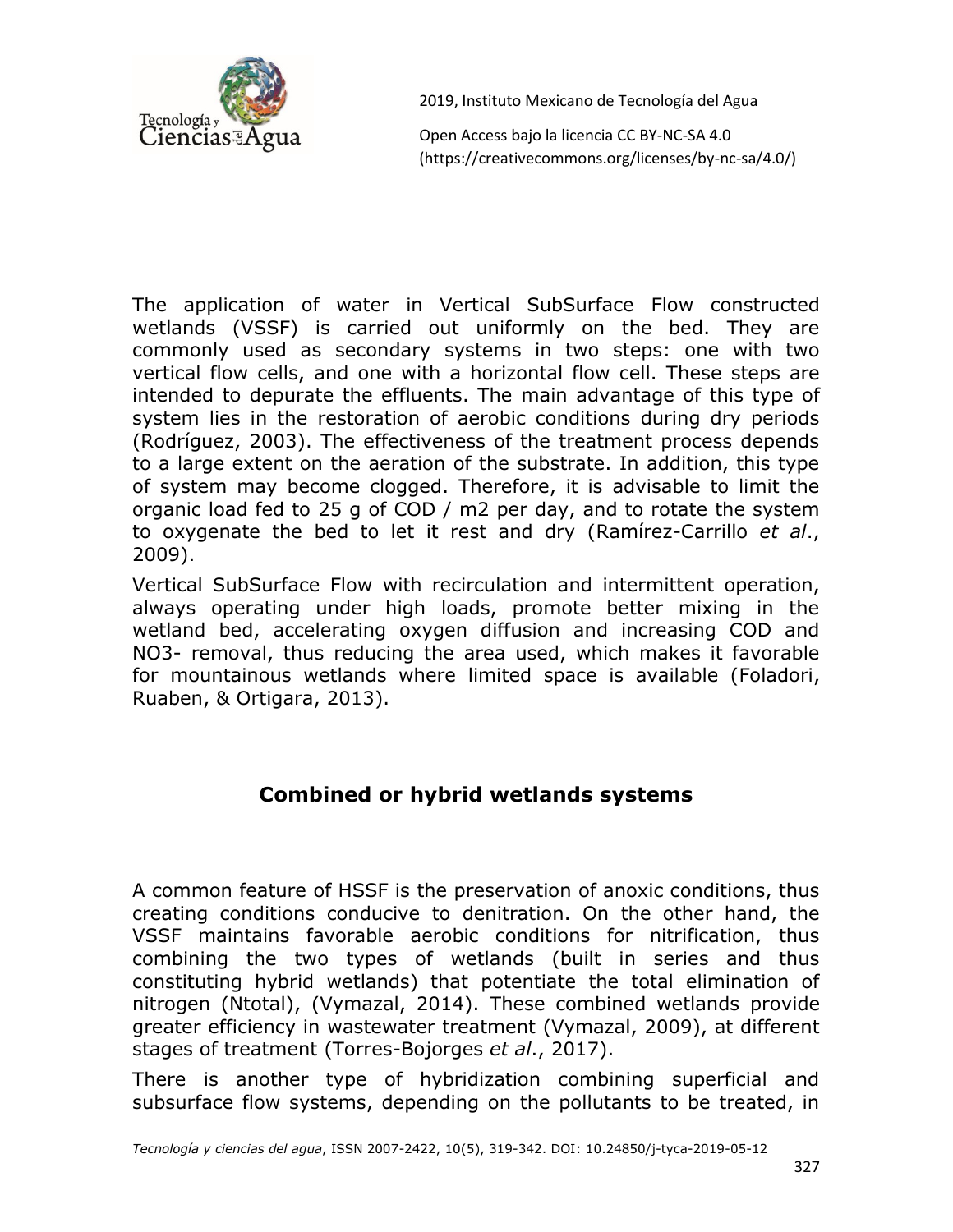

Open Access bajo la licencia CC BY-NC-SA 4.0 (https://creativecommons.org/licenses/by-nc-sa/4.0/)

order to obtain an optimally functioning system. Vymazal (2009) compiles information on the different combinations of hybrid systems, as well as on the different types of tributaries used for each system (table 1).

**Table 1**. Hybrid systems of constructed wetlands. Synopsis of wetland prototype and type of tributary (Vymazal, 2009).

| <b>Type of</b><br>wetland | <b>Country</b>                    | <b>Type of</b><br>wastewater |  |  |
|---------------------------|-----------------------------------|------------------------------|--|--|
|                           | United Kingdom, USA,              |                              |  |  |
| VF-HF                     | Estonia, France, Ireland,         |                              |  |  |
|                           | Tunisia                           |                              |  |  |
| HF-VF                     | Denmark, Poland,                  |                              |  |  |
|                           | Mexico                            |                              |  |  |
| <b>FWS-HF</b>             | Greece                            | Wastewater                   |  |  |
| <b>HF-FWS</b>             | Canada, Kenya                     |                              |  |  |
| HF-VF-HF                  | Poland                            |                              |  |  |
| VF-HF-FWS-P               | Estonia                           |                              |  |  |
| VF-HF-FWS-P               | Thailand                          |                              |  |  |
| HF-VF-HF-FWS              | Italy                             |                              |  |  |
| VF-HF                     | Slovenia                          |                              |  |  |
| HF-FWS                    | Norway, Canada                    | Leachate from                |  |  |
| FL-HF                     | <b>USA</b>                        | landfills                    |  |  |
| VF-HF-P                   | Portugal                          |                              |  |  |
| HF-VF                     | Nepal                             | Hospital                     |  |  |
| VF-HF                     | Japan                             | Dairy                        |  |  |
|                           | France                            | Creamery                     |  |  |
|                           | Thailand                          | Pig farm                     |  |  |
| HF-FWS                    | Italy                             | Winepress                    |  |  |
| VF-HF-FWS-P               | Italy                             |                              |  |  |
|                           | Taiwan                            | Aquaculture (fish)           |  |  |
| <b>FWS-HF</b>             | Aquaculture<br>Taiwan<br>(shrimp) |                              |  |  |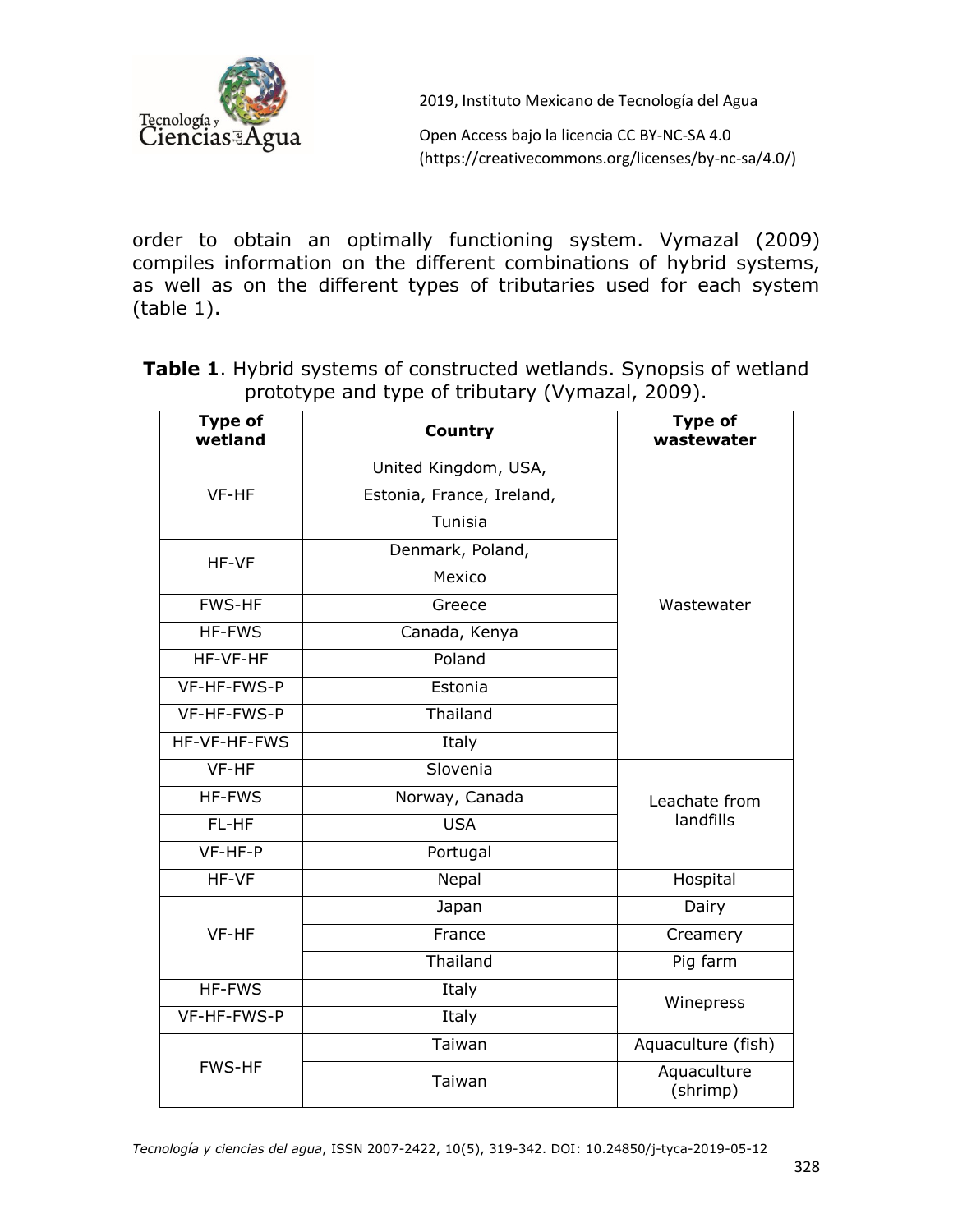

Open Access bajo la licencia CC BY-NC-SA 4.0 (https://creativecommons.org/licenses/by-nc-sa/4.0/)

|       | Taiwan | Polluted river   |
|-------|--------|------------------|
|       | China  | Industrial       |
|       | Uganda | Mining           |
| VF-HF | France | Compost leachate |
|       | Poland | Slaughterhouse   |

 $VF = Vertical Flow$ ,  $HF = Horizontal Flow$ ,  $FWS = Free Water Surface$  $P =$  Pond.

### **Treatment processes**

The constructed wetlands are primarily used for the retention of nutrients and organic matter in domestic and municipal wastewater, rainwater and agricultural runoff. Fertilizers used for agriculture mainly contain phosphate, which seeps into groundwater from agricultural runoff (Zhang, Moon, Myneni, & Jaffé, 2017). Although P is important for ecosystems, large amounts can lead to eutrophication of water bodies, caused by excess nitrogen (N) and phosphorus (P), which causes algal growth and reduction of oxygen levels. Within constructed wetlands, physical, chemical and biological processes are carried out, removing pollutants from wastewater. These processes include sedimentation, adsorption on soil particles, plant uptake and microbial transformation (Rodríguez, 2003).

Selecting a suitable substrate is an important step in promoting biofilm development within the wetland (Wu, Kuschk, Brix, Vymazal, & Dong, 2014). The microflora that grows in a wetland is varied, including bacteria, protozoa and even small animals, with bacteria constituting the basic purifier group of wastewater treatment processes.

Water moves slowly through the wetland, due to the laminar flow of these systems and the resistance provided by the roots and vegetation, which serves as sediment traps, while constituting the main means of elimination of phosphorus (Pavlineri, Skoulikidis, & Tsihrintzis, 2017). Although wetlands are effective in purifying organic compounds and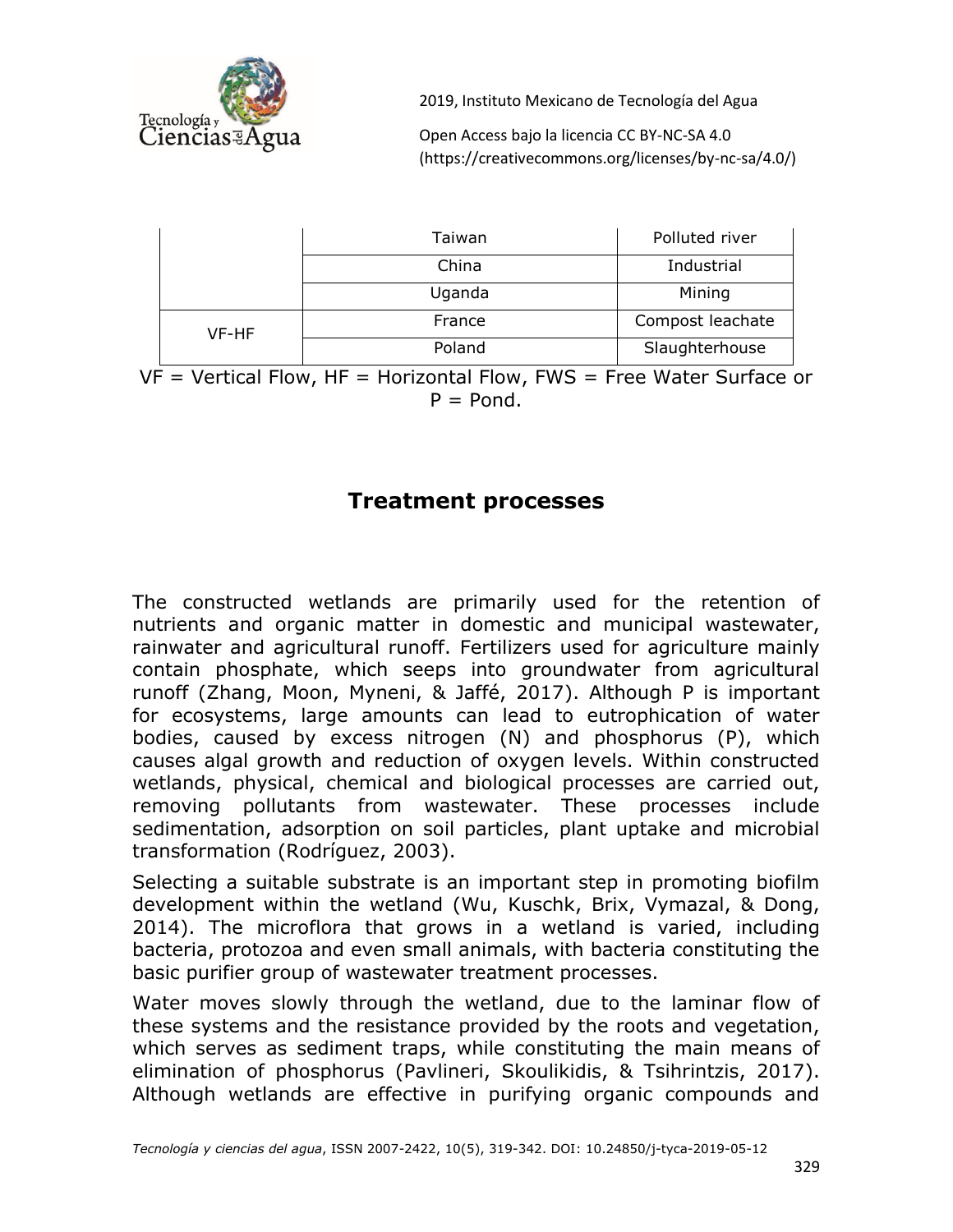

Open Access bajo la licencia CC BY-NC-SA 4.0 (https://creativecommons.org/licenses/by-nc-sa/4.0/)

suspended solids to further eliminate nitrogen, it is essential to consider feeding, wetland type (Vymazal, 2018) and recirculation (Wu *et al*., 2014).

The biological processes of elimination are certainly the most important for the elimination of pollutants. These processes begin with the uptake of oxygen by the plant. Some of the pollutants are nutrients for plants, such as nitrate, ammonium and phosphate ions, which are absorbed by plants. The elimination of pollutants by plants can vary depending on the age of the plant. Bacteria and other soil micro-organisms also provide, capture and store short-term nutrients, as well as some other pollutants. Microorganisms in wetlands remove organic compounds. Treatment in this type of system is usually due to the presence of microbial populations adhering to the surface of the plants and the support. Microbial metabolism also produces the removal of inorganic nitrogen, namely nitrate and ammonium in wetlands. Nitrogen removal begins with the transformation of organic nitrogen  $(N<sub>Ora</sub>)$  to ammonia nitrogen (N-NH<sub>4</sub><sup>+</sup>) by ammonification. The N-NH<sub>4</sub><sup>+</sup> can be assimilated by plant roots or microorganisms and volatilized if the pH of the system is greater than 9 or oxidized to nitrate (NO3- ) by the action of ammoniumoxidizing and nitrite-oxidizing bacteria (nitrification). The last step is the reduction of NO3 in molecular nitrogen (N2) under anoxic/anaerobic conditions (denitrification). Transformations suffered by nitrogen in wetlands vary according to whether their structure is horizontal or vertical (Torres-Bojorges *et al*., 2017).

The most important chemical removal process in soil is absorption, resulting in short-term retention and long-term immobilization of various types of pollutants. Another important process in wetlands is adsorption, which involves binding ions to soil particles by cation exchange on the surface of clay particles and soil organic matter.

It is from the joint action of removal and metabolic processes carried out in the wetland by the microflora, that the removal of Total Suspended Solids (TSS) and some of the biodegradable organic matter (BOD) occurs by sedimentation and filtration of water. While biodegradable organic matter (BOD) is purified through microbial degradation (aerobic, anaerobic, and facultative). To eliminate nitrogen, the mechanisms of removal are ammonification, followed by bacterial nitrification-denitrification, volatilization of ammonia, in addition to the consumption of the plant.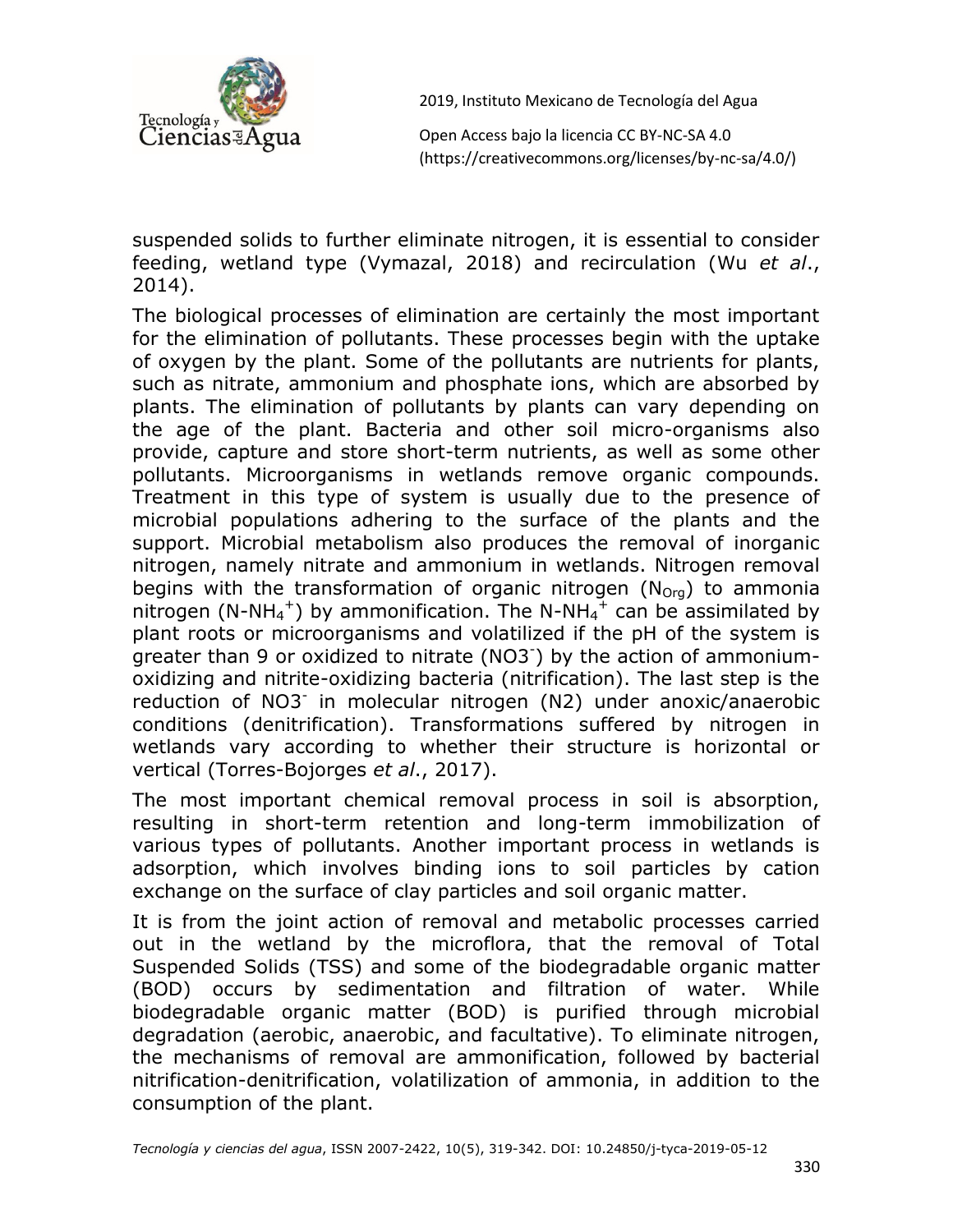

Open Access bajo la licencia CC BY-NC-SA 4.0 (https://creativecommons.org/licenses/by-nc-sa/4.0/)

Phosphorus in turn exhibits adsorption-precipitation reactions with aluminum, iron, calcium and the minerals characteristic of clay, in addition to a portion consumed by the plant. The removal of heavy metals is achieved by sedimentation and adsorption on the surface of the plant and debris.

Constructed wetlands encourage the removal of pathogens, through sedimentation and filtration, ultraviolet radiation, excretion of antibiotics from plant roots and natural death (Rodríguez, 2003). Plants within the wetlands provide the necessary surface for microbial growth, allow filtration and adsorption of pollutants in wastewater, inhibit the growth of algae, and promote the circulation of oxygen, which plants capture through their stems and leaves to be used by the roots.

Similarly, in constructed wetlands, several aerobic and anaerobic biogeochemical processes govern the retention and removal of pollutants. Carbon and the efficiency of the removal of toxic organic compounds are obtained by measuring the oxygen in the soil or in the water of the effluent. Although the removal of nitrates can be verified by measuring dissolved organic carbon, phosphorus retention can also be verified by the availability of reactive iron and aluminum in acid soils or in alkaline soils for Ca and Mg (Reddy & D'Angelo, 1997).

Nitrogen removal in constructed wetlands includes processes such as  $NH<sub>3</sub>$  volatilization, nitrification, denitrification,  $N<sub>2</sub>$  fixation, plant and microbial uptake, mineralization, nitrate reduction to ammonium, anaerobic oxidation of ammonia, fragmentation, adsorption, desorption, landfilling, leaching, etc. (Gao, Zhang, Gao, Jia, & Yang, 2018).

Plants indirectly influence the removal of nitrogen by nitrification and denitrification. These processes affect oxygen concentration, particularly in the rhizosphere, and increase the supply of potentially denitrifying bacteria, by limiting organic carbon and nitrates.

The transport of oxygen to the rhizosphere through the plants promotes the oxygenation points adjacent to the root zone and triggers the nitrification process (Ye & Li, 2009).

The presence of plants in wetlands promotes the elimination of nutrients by decreasing flow velocity, increasing hydraulic loading, and reducing resuspension of sediments (Laterra, Booman, Picone, Videla, & Orúe, 2018). In the same way, intermittent aeration promotes nitrification and denitrification (Llyas & Masih, 2017).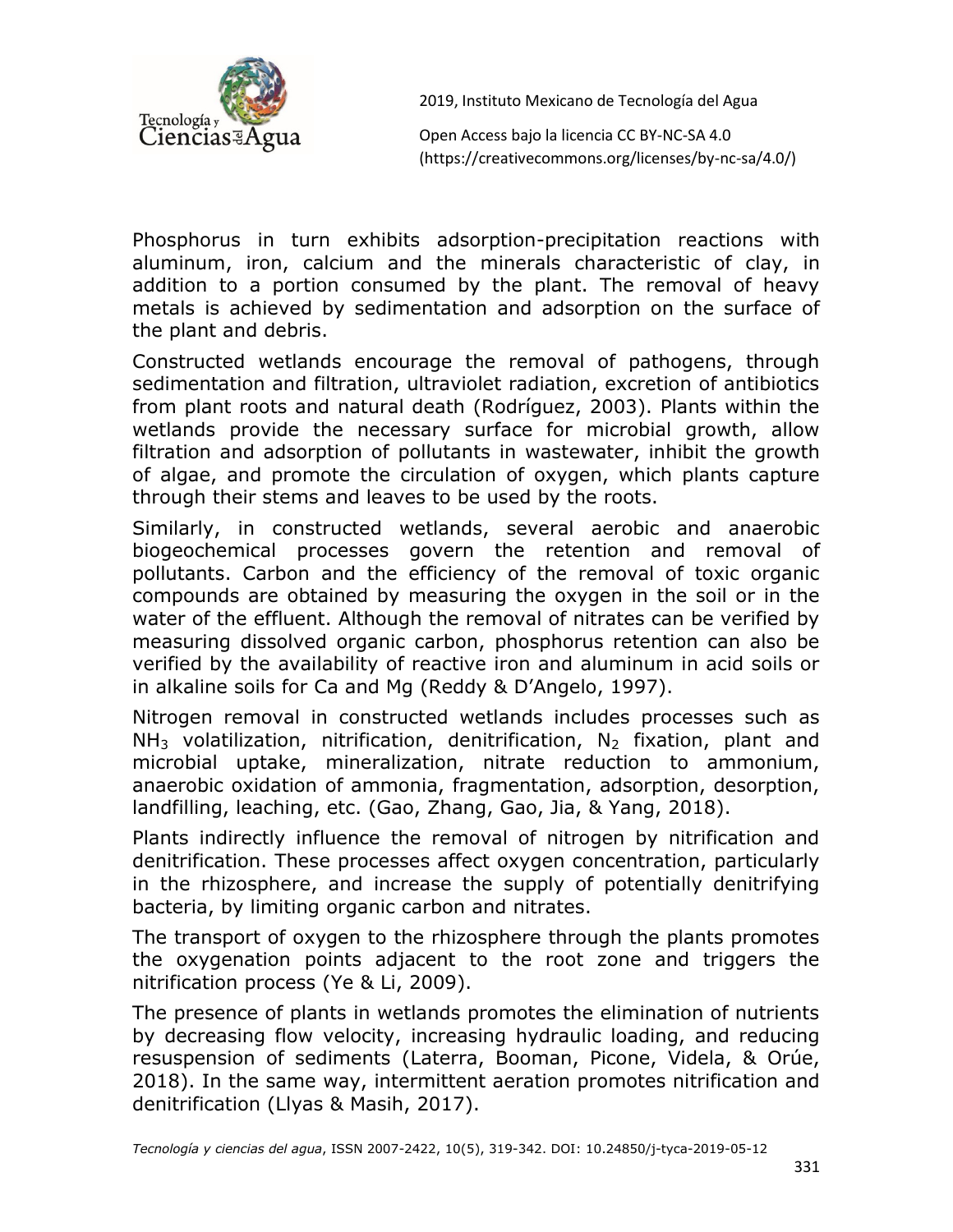

Open Access bajo la licencia CC BY-NC-SA 4.0 (https://creativecommons.org/licenses/by-nc-sa/4.0/)

The removal of phosphorus from wetlands begins with the process of adsorption, precipitation, plant uptake and peat accumulation, fragmentation, leaching, mineralization and sedimentation. However, the limited adsorption capacity of the substrate and the inhibitory effect of microbes and plants at low temperatures are serious obstacles preventing constructed wetlands from effectively removing nitrogen and phosphorus.

Phosphorus removal in constructed wetlands is carried out in a biological and physicochemical way. Although the plant-nutrient interaction of the wetland is important for streamlining the eutrophic water mass treatment process, nutrient uptake by plants and microbes in wetlands is a complex process that includes series of chemical and biological reactions (Zhao, Li, & Chen, 2018). Biological methods are given by phosphorus uptake in plant tissues and finalized by harvest, while in physico-chemical methods, where the precipitation and adsorption process is carried out, the oxidation-reduction potential and the support are the most important (Andrés, Araya, Vera, Pozo, & Vidal, 2018).

Currently, more attention is being paid to the elimination of pesticides. These products are removed in these systems by physical (sedimentation, flocculation, absorption, coprecipitation, precipitation), chemical (oxidation, reduction, cation exchange, hydrolysis, photolysis), biological (absorption and metabolism of the plant) or biochemical (microbial degradation) processes (Vymazal & Březinová, 2015). Constructed wetlands can be classified according to different criteria: hydrology (surface flow and subsurface flow), types of macrophytes (floating, emergent and submerged) and flow path (horizontal or vertical) (Vymazal, 2011). They can be successfully applied for the decentralized treatment of wastewater in sparsely populated areas (Machado, Beretta, Fragoso, & Duarte, 2017).

In the subsurface flow wetlands, the flow of water runs underground, allowing oxygenation of the system and the treatment of high loads of organic pollutants, while FWS and FIs (Floating Islands) are systems flooded with a water mirror exposed to the environment whose only form of oxygenation of the system is through the vegetation.

The depth of the IFs must allow the vegetation to settle in the bottom, which allows the accumulation of organic remains from plant, animal and human sources.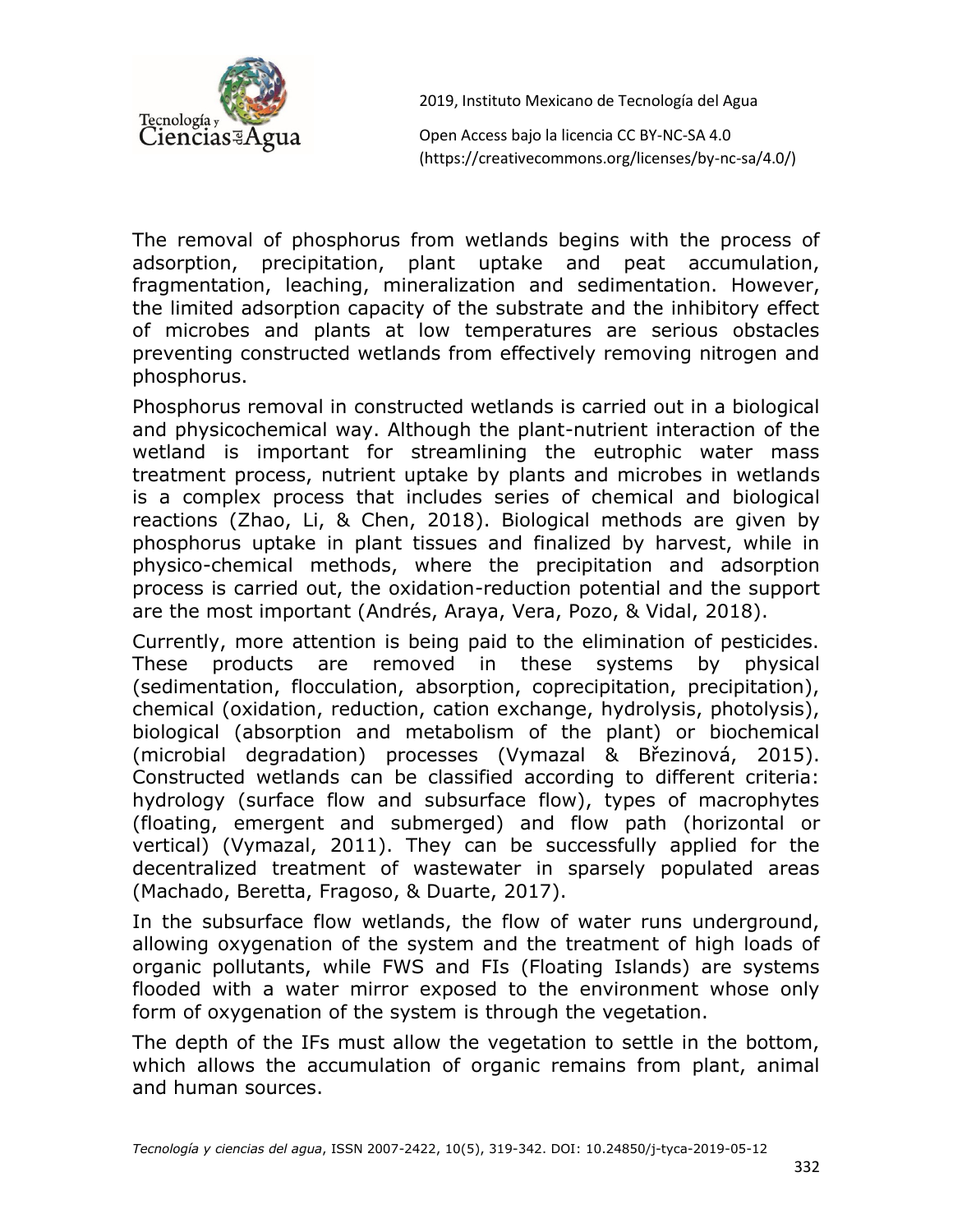

Open Access bajo la licencia CC BY-NC-SA 4.0 (https://creativecommons.org/licenses/by-nc-sa/4.0/)

Although different types of constructed wetlands offer different advantages in terms of wastewater treatment, Table 2 compares the advantages and disadvantages, both operational and functional, of water purification efficiency for nitrogen (ammoniacal, nitrates, nitrites, organic) and phosphorus (phosphates, organic) between different constructed wetlands (Free Water Surface, Subsurface Flow and Floating Islands). In Horizontal Flow wetlands the decomposition of organic matter occurs through aerobic and anaerobic microbial processes, as well as sedimentation and filtration of particulate organic matter. Although the removal of nitrogen is by nitrification, anoxic and anaerobic conditions are suitable for denitrification. Although the removal of phosphorus is produced by adsorption and precipitation (Vymazal, 2014). In Vertical Flow wetlands, oxygen diffusion from the air contributes much more to the oxygenation of the filtration bed.

**Table 2**. Advantages and disadvantages of removal mechanisms in constructed wetlands (Pavlineri *et al*., 2017; Vymazal, 2014; Vymazal, 2005; Foladori *et al*., 2013; Cooper & Knight, 1996; Cooper, 1999).

| Mechanisms for removal of pollutants in wetland systems |                                                                                                                            |                                                                                   |                                                                                                                                                  |                        |                                                                              |  |
|---------------------------------------------------------|----------------------------------------------------------------------------------------------------------------------------|-----------------------------------------------------------------------------------|--------------------------------------------------------------------------------------------------------------------------------------------------|------------------------|------------------------------------------------------------------------------|--|
| <b>Pollutant</b>                                        | <b>Advantages</b>                                                                                                          |                                                                                   | <b>Disadvantages</b>                                                                                                                             |                        | Type of<br>wetland                                                           |  |
| <b>Nitrogen</b>                                         | Sedimentation<br>gravity,<br>by<br>soluble<br>organic<br>suspended<br>by<br>bacteria, benthic<br>and attached to<br>plants | Water volatilization,<br>microbial<br>metabolism,<br>sedimentation,<br>adsorption | When<br>nitrogen<br>levels<br>are<br>than<br>less<br>$1.5\%$<br>organisms<br>use that N in<br>their<br>biosynthesis<br>and not the<br>vegetation | Not 100%<br>degradable | Superficial<br>flow,<br>subsuperficial<br>flow<br>and<br>floating<br>islands |  |
| <b>Ammonia</b><br>nitrogen                              | <b>Less</b><br>concentration<br>in<br><b>FSSCW</b>                                                                         | Water volatilization,<br>nitrification                                            | Less<br>concentration<br>FWS and<br>in.<br>FI                                                                                                    | Not 100%<br>degradable | Removes<br>up<br>94%<br>in<br>to<br>VF,<br>to<br>up<br>30% in FWS<br>and HF  |  |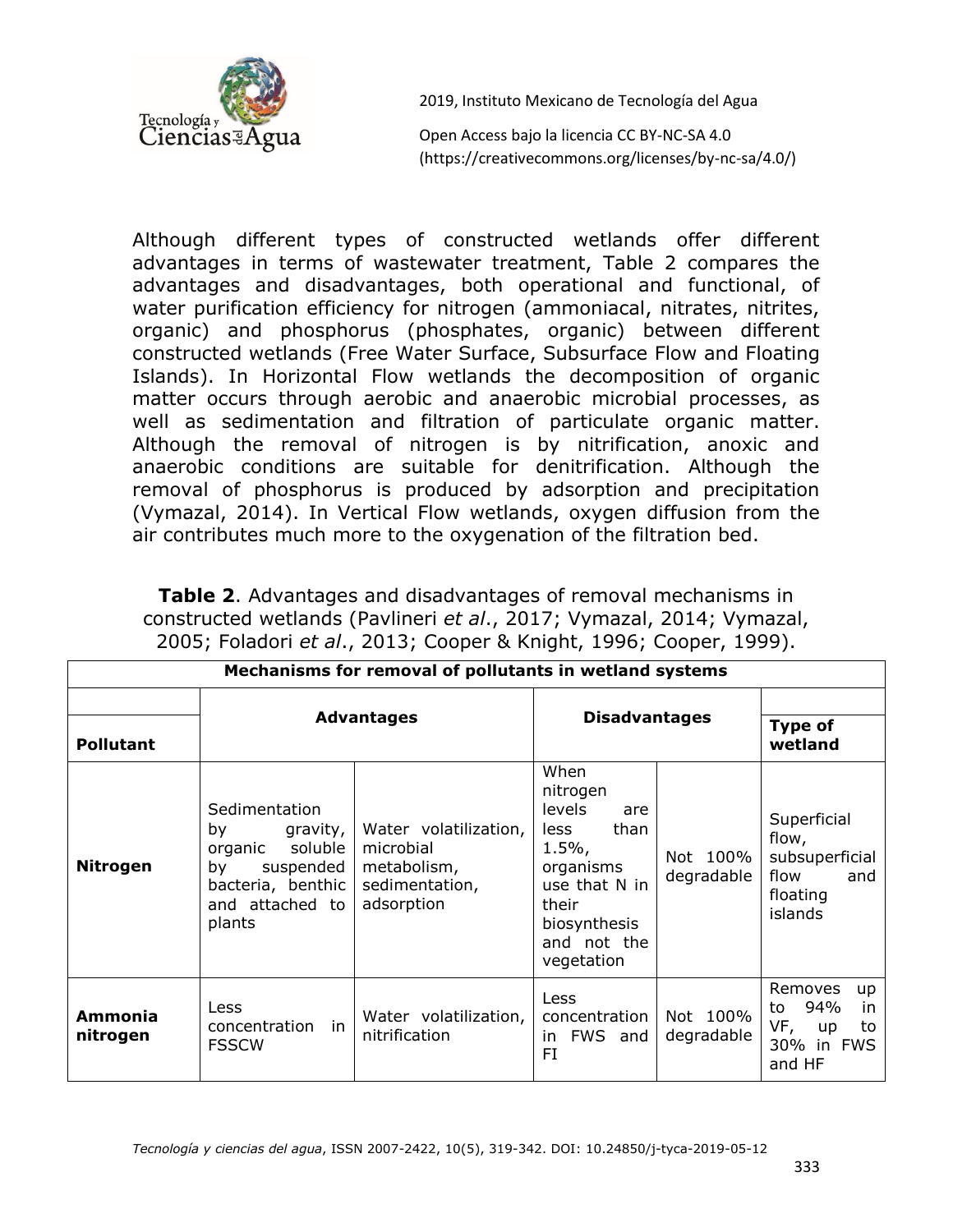

Open Access bajo la licencia CC BY-NC-SA 4.0 (https://creativecommons.org/licenses/by-nc-sa/4.0/)

| <b>Nitrates</b>       | Ammonification,<br>nitrification,<br>denitrification<br>and adsorption        | Decomposition<br>and<br>mineralization                                                    | The<br>process<br>depends<br>on<br>the<br>oxygen<br>concentration                                                 | Not 100%<br>degradable | Removes<br>up<br>95%<br>to<br>in<br>FWS, up<br>to<br>80%<br>in<br>combo $VF +$<br>HF systems   |
|-----------------------|-------------------------------------------------------------------------------|-------------------------------------------------------------------------------------------|-------------------------------------------------------------------------------------------------------------------|------------------------|------------------------------------------------------------------------------------------------|
| <b>Nitrites</b>       | Ammonification,<br>nitrification,<br>denitrification<br>and adsorption        | Decomposition<br>and<br>mineralization                                                    | The<br>process<br>depends<br>on<br>the<br>oxygen<br>concentration<br>for removal                                  | Not 100%<br>degradable |                                                                                                |
| Organic<br>nitrogen   |                                                                               | Sedimentation,<br>filtration,<br>microbial<br>metabolism,<br>decomposition                | The<br>process<br>depends<br>on<br>the<br>oxygen<br>concentration<br>for removal                                  | Not 100%<br>degradable |                                                                                                |
| <b>Phosphorus</b>     | Formation<br>or<br>coprecipitation<br>with<br>insoluble<br>compounds          | Precipitation,<br>adsorption,<br>sedimentation                                            |                                                                                                                   |                        | Removes<br>up<br>96%<br>to<br>in<br>VF,<br>up<br>to<br>91%<br>in<br>combo $VF +$<br>HF systems |
| <b>Phosphates</b>     |                                                                               | Adsorption<br>and<br>precipitation                                                        | Slightly<br>soluble in the<br>substrate,<br>must<br>use<br>reverse<br>osmosis<br>or<br>activated<br>carbon<br>for |                        |                                                                                                |
| Organic<br>phosphorus | Adsorption<br>on<br>of<br>surface<br>the<br>the<br>substrate<br>and the plant | Sedimentation,<br>filtration,<br>microbial<br>metabolism,<br>decomposition,<br>adsorption | removal                                                                                                           | Not 100%<br>degradable |                                                                                                |

 $VF = Vertical Flow, HF = Horizontal Flow, FWS = Free Water Surface or P = Pond, IF =$ Floating Island.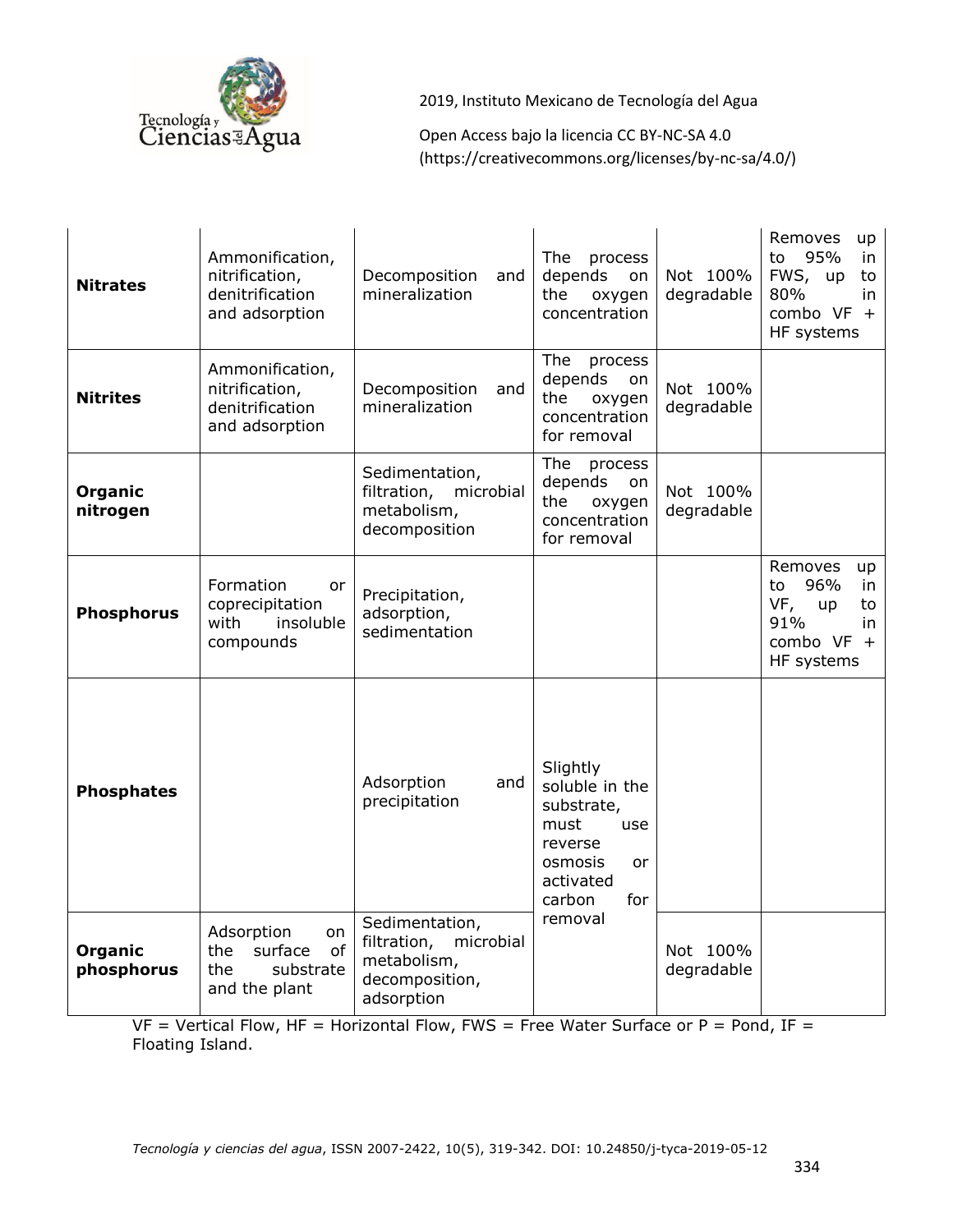

Open Access bajo la licencia CC BY-NC-SA 4.0 (https://creativecommons.org/licenses/by-nc-sa/4.0/)

Higher system oxygenation (> 1.50 mg OD  $L^{-1}$  for nitrification and < 0.50 mg OD  $L^{-1}$  for denitrification), produces increased biodegradation and efficiency for the removal of nitrogen and organic matter in the system.

Floating island plants have a good ability to absorb N and P. The following are the most important processes in aquatic models: nutrient uptake by emerging macrophytes, phytoplankton and submerged plants, zooplankton feeding, detritus, sediments, phosphorus and sediment mineralization, nutrient propagation, and diffusion of phosphorus and nitrogen (Pavlineri *et al*., 2017; Kedlec y Wallace, 2009; Vymazal, 2013; Vymazal, 2005; Foladori *et al*., 2013; Cooper & Knight, 1996).

In Vertical Flow wetlands, the diffusion of oxygen in the air contributes a lot to the oxygenation of the filtration bed. Hybrid wetlands stem from the need to increase the benefits of vertical and horizontal flow wetlands (Vymazal, 2014).

Low treatment efficiency, as well as clogging, are problems caused by conventional substrates, for which the research also focuses on the search for profitable and efficient substrates (oyster shells, pieces of tires, construction waste, expansive clay aggregates, etc.) to increase the purification capacity and to minimize clogging issues. Ideally, substrates have unique physicochemical properties for the efficient removal of pollutants (Gao *et al*., 2018).

The longer the retention time, the higher the pollutant removal percentage (Ramírez-Carrillo *et al*., 2009).

In order to remove high rates of organic matter, so-called HIGH-rate constructed WETlands (HIGHWET) are emerging as a new variant of wetlands. These systems use plastic as a support, which promotes biofilm formation and achieves a porosity of up to 94-96% (Corzo *et al*., 2016).

Gravel and volcanic slag are often used as substrates for the rehabilitation of polluted rivers. By using slag as a substrate, it is possible to further eliminate Total Phosphorus (TP) and to reduce the Chemical Oxygen Demand (COD). However, the adsorption of TP (Total Phosphorus) by slag quickly saturates during the follow-up period (Ge *et al*., 2015). P concentration is regulated in wetland sediments by adsorbing it and releasing it under certain physicochemical and biological conditions (Cui, Xiao Xie, & Zhang, 2018). To optimize P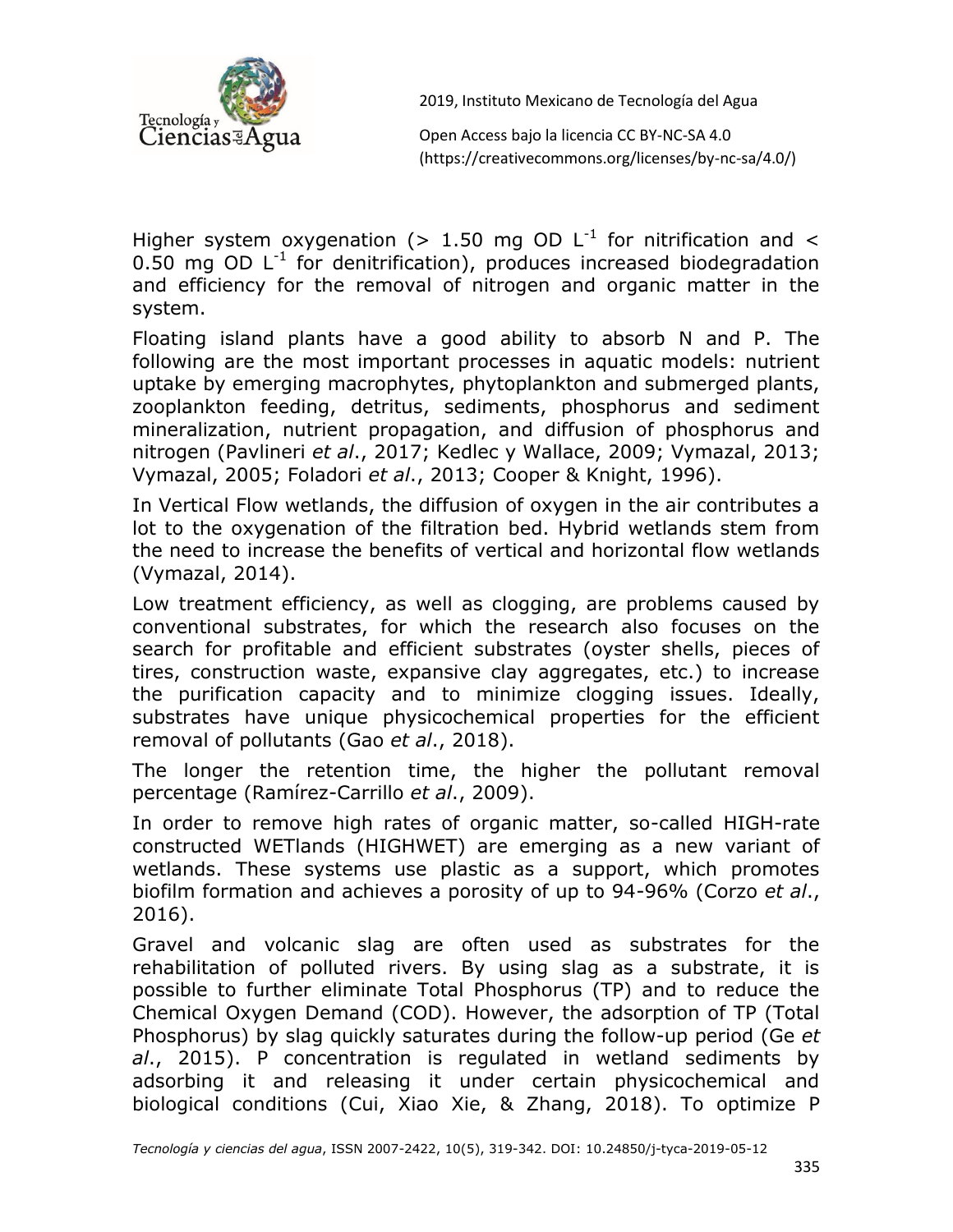

Open Access bajo la licencia CC BY-NC-SA 4.0 (https://creativecommons.org/licenses/by-nc-sa/4.0/)

removal in wetlands, different materials have been used, allowing this process in the long run. The following are some of the media used in wetlands to improve the removal of P: zeolite, dolomite, gravel, sand, limestone and apatite, alunite, red mud, ash and slag (Gao *et al*., 2018).

# **Conclusions**

Although many studies have been conducted on constructed wetlands, the search for information is subject to professional bias. A synergy of this information is therefore necessary.

Constructed wetlands are the best management practice for mitigating pollutants (pesticides, non-point sources, agricultural run-off and drainage) in many countries. However, comparative studies on the effectiveness of treatment of pollutants and constructed wetlands are still lacking. Additional knowledge about the advantages and disadvantages of alternative substrates and how to combine them (which are preventative measures to avoid clogging the substrate in the wetland) is also needed.

#### **References**

- EPA, Agencia de Protección Ambiental de Estados Unidos. (1993). *Guía de diseño y construcción de un humedal construido con flujo superficial*. Región 6. Dallas, EUA: Agencia de Protección Ambiental de Estados Unidos.
- Andrés, E., Araya, F., Vera, I., Pozo, G., & Vidal, G. (2018). Phosphate removal using zeolite in treatment wetlands under different oxidation-reduction potentials. *Ecological Engineering*, 117, 18-27.
- Calheiros, C., Rangel, A., & Castro, P. (2007). Constructed wetland systems vegetated with different plants applied to the treatment of tannery wastewater. *Water Research*, 41(8), 1790–1798.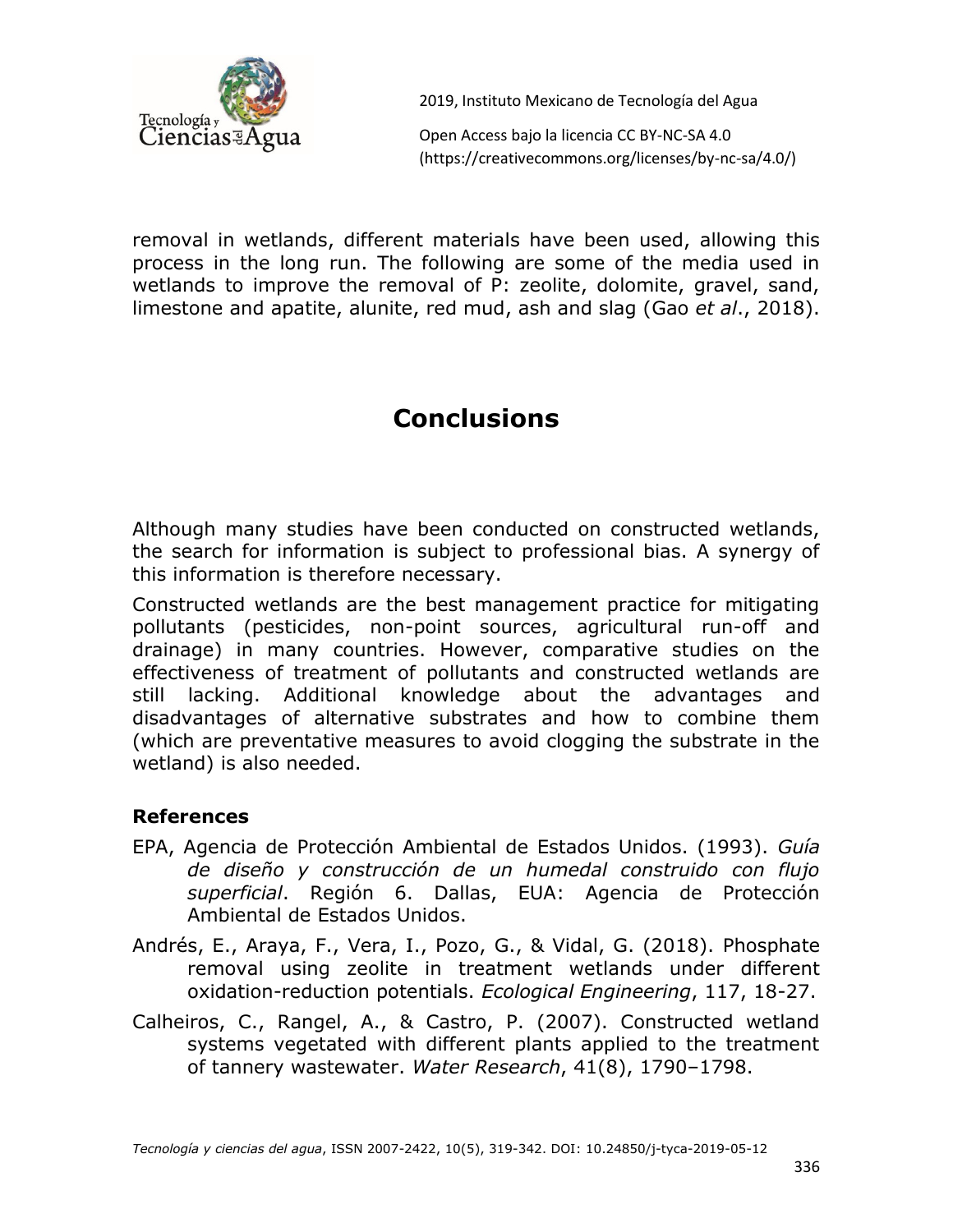

Open Access bajo la licencia CC BY-NC-SA 4.0 (https://creativecommons.org/licenses/by-nc-sa/4.0/)

- Cloter, A., Mazari, H., & De Anda, S. (2006). *Atlas de la cuenca Lerma Chapala construyendo una visión conjunta*. México, DF, México: Secretaría de Medio Ambiente y Recursos Naturales.
- Cooper, C., & Knight, S. (1996). Insecticide and metal contamination of a mixed cover agricultural watershed. *Water Science and Technology*, 33(2), 227-234.
- Cooper, P. (1999). A review of the design and performance of verticalflow and hybrid reed bed treatment systems. *Water Science and Technology*, 40(3), 1-9.
- Corzo, A., Sanabria, O., & García, M. (2016). Optimización hidráulica de humedales artificiales de alta tasa de rellenos con medios de soporte plástico. *Memorias de la III Conferencia Panamericana de Sistemas de Humedales para el Tratamiento y Mejoramiento de la calidad del Agua, 2016*, Universidad Nacional del Litoral, Facultad de Ingeniería Química. Recovered fromhttp://www.fiq.unl.edu.ar
- Cui, Y., Xiao R., Xie, Y., & Zhang, M. (2018). Phosphorus fraction and phosphate sorption-release characteristics of the wetland sediments in the Yellow River Delta. *Physics and Chemistry of the Earth*, Parts A/B/C, 103, 19-27.
- Foladori, P., Ruaben, J., & Ortigara, A. (2013). Recirculation or artificial aeration in vertical flow constructed wetlands: A comparative study for treating high load wastewater. *Bioresource Technology*, 49, 398-405.
- Gao, Y., Zhang, W., Gao, B., Jia, W., & Yang, L. (2018). Highly efficient removal of nitrogen and phosphorus in an electrolysis-integrated horizontal subsurface-flow constructed wetland amended with biochar. *Water Research*, 139, 301-310.
- Ge, Y., Wang, X., Zheng, Y., Dzakpasu, M., Zhao, Y., & Xiong, J. (2015). Functions of slags and gravels as substrates in large-scale demonstration constructed wetland systems for polluted river water treatment *Environmental Science and Pollution Research*. Articles not published yet, but available online. https://doi.org/10.1007/s11356-015-4573-9
- Kadlec, R. H., & Wallace, S. (2009). *Treatment wetlands* (2<sup>nd</sup> ed.). Boca Raton, USA: CRC Press.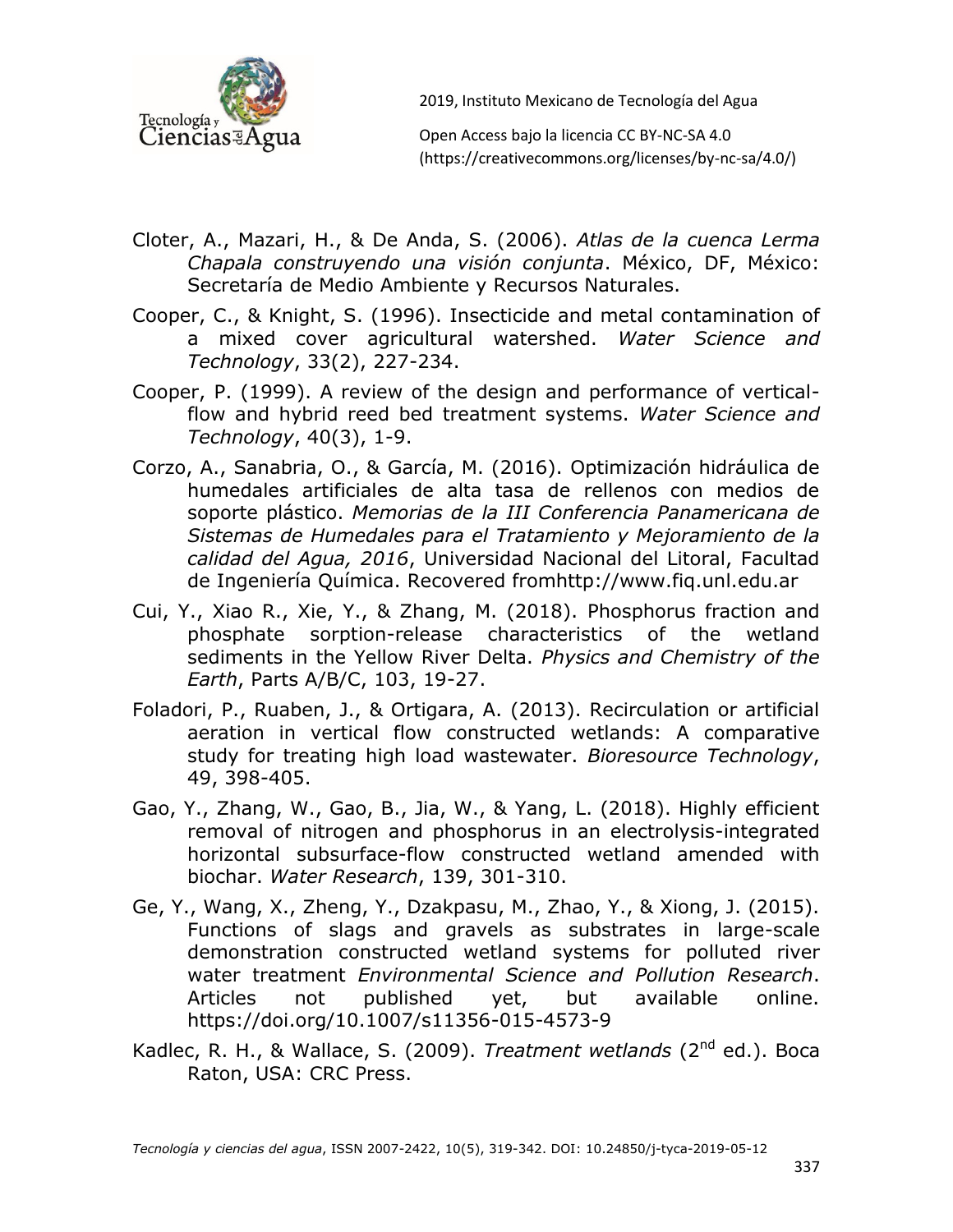

Open Access bajo la licencia CC BY-NC-SA 4.0 (https://creativecommons.org/licenses/by-nc-sa/4.0/)

- Laterra, P., Booman, G., Picone, L., Videla, C., & Orúe, M. (2018). Indicators of nutrient removal efficiency for riverine wetlands in agricultural landscapes of Argentine Pampas. *Journal of Environmental Management*, 222, 148-154.
- Llagas, Ch., Wilmer A., & Gómez, A. (2006). Diseño de humedales artificiales para el tratamiento de aguas residuales en la UNMSM. *Revista del instituto de investigaciones FIGMMG*, 15(17), 85-96.
- Llyas, H., & Masih, Ll. (2017). The performance of the intensified constructed wetlands for organic matter and nitrogen removal: A review. *Journal of Environmental Management*, 198(1), 372-383.
- Machado, A., Beretta, M., Fragoso, R., & Duarte, E. (2017). Overview of the state of the art of constructed wetlands for decentralized wastewater management in Brazil. *Journal of Environmental Management*, 187, 560-570.
- Miranda, M., & Luna-Pabello, V. (2001). *Estado del arte y perspectivas de aplicación de los humedales artificiales de flujo horizontal en México*. Serie Tratamiento Biológica de Aguas Residuales. México, DF, México: Facultad de Química, Universidad Nacional Autónoma de México.
- Pavlineri, N., Skoulikidis, N., & Tsihrintzis, V. (2017). Constructed floating wetlands: A review of research, design, operation and management aspects, and data meta-analysis. *Chemical Engineering Journal*, 308, 1120-1132.
- Ramírez-Carrillo, H., Luna-Pabello, V., & Arredondo-Figueroa, J. (2009). Evaluación de un humedal artificial de flujo vertical intermitente, para obtener agua de buena calidad para la agricultura. *Revista Mexicana de Ingeniería Química*, 8(1), 93-99.
- Reddy, K., & D'Angelo, E. (1997). Biogeoquimical indicators to evaluate pollutant removal efficiency in constructed wetlands. *Ciencia y Tecnología del Agua*, 35(5), 1-10.
- Rodríguez, C. (2003). Humedales construidos. Estado del arte (II). México. *Ingeniería hidráulica y ambiental*, 24(3), 42-48.
- Torres-Bojorges, A., Zurita, F., & Tejeda, A. (2017). Carbamazepine removal in three pilot-scale hybrid wetlands planted with ornamental species. *Ecological Engineering*, 98, 410-417.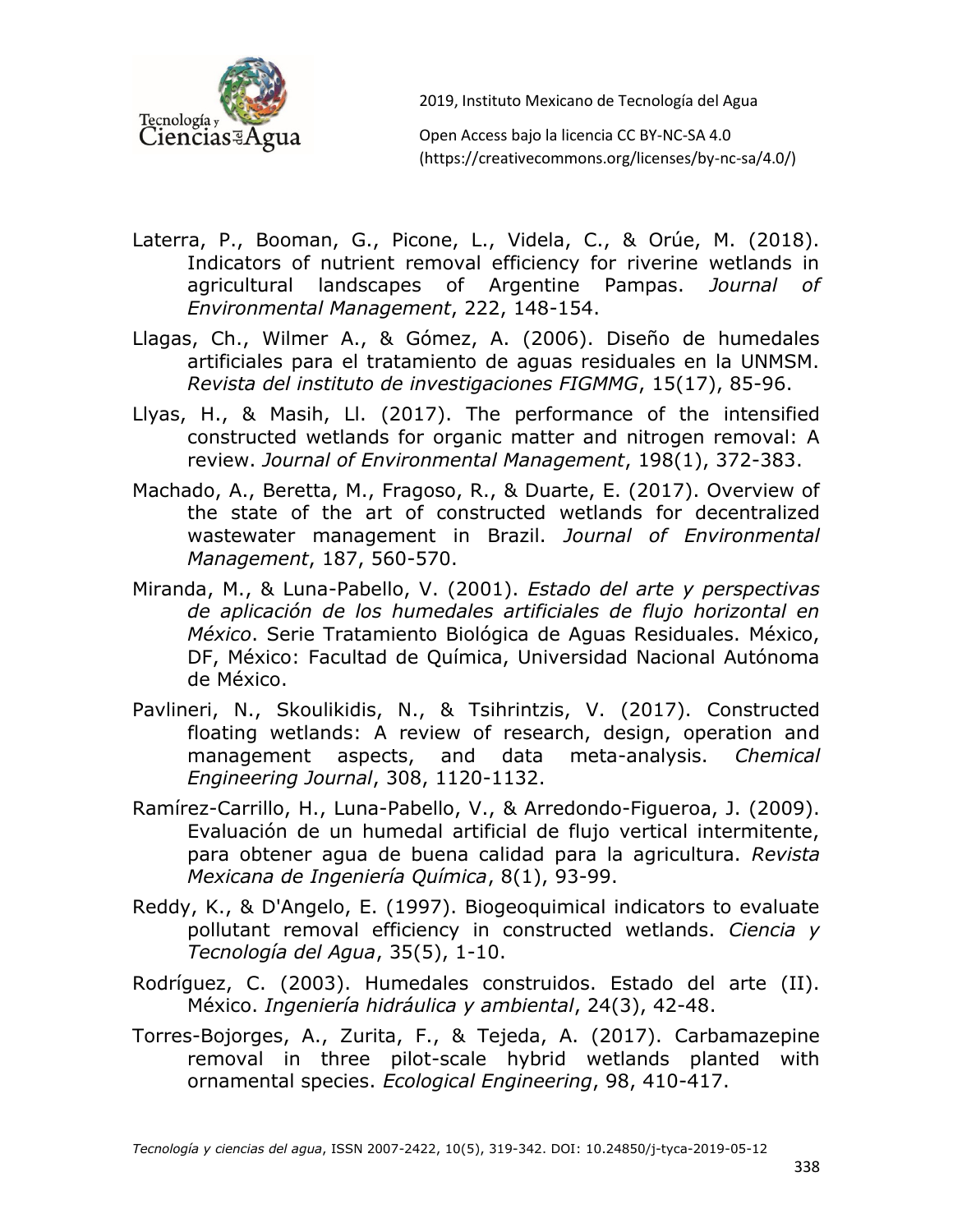

Open Access bajo la licencia CC BY-NC-SA 4.0 (https://creativecommons.org/licenses/by-nc-sa/4.0/)

- Vymazal, J., & Brix, H., (1998). *Constructed wetlands for waste treatment in Europe* (pp. 1-15). Leiden, Netherlands: Ed. Backhuys Publishers.
- Vymazal, J. (2005). Horizontal sub-surface flow and hybrid constructed wetlands systems for wastewater treatment. *Ecological Engineering*, 25(5), 478-490.
- Vymazal, J. (2009). The use constructed wetlands with horizontal subsurface flow for various types of wastewater. *Ecological Engineering*, 35(1), 1-17.
- Vymazal, J. (2009). The use constructed wetlands with horizontal subsurface flow for various types of wastewater. *Ecological Engineering*, 35(1), 1–17, https://doi.org/10.1016/j.ecoleng.2008.08.016
- Vymazal, J. (2011). Constructed wetlands for wastewater treatment: Five decades of experience. *Environmental Science & Technology*, 45, 61-69.
- Vymazal, J. (2013). The use of hybrid constructed wetlands for wastewater treatment with special attention to nitrogen removal: A review of a recent development. *Water Research*, 14, 4795- 4811.
- Vymazal, J. (2014). Constructed wetlands for treatment of industrial wastewaters: A review. *Ecological Engineering*, 73, 724-751.
- Vymazal, J., & Březinová, T. (2015). The use constructed wetlands with horizontal sub-surface flow for various types of wastewater. *Environment International*, 75(2), 11-20.
- Vymazal, J. (2018). Constructed wetlands for wastewater treatment. Reference module in Earth Systems and environmental sciences. In: *Encyclopedia of Ecology* (pp. 765-776). Recovered fromhttps://books.google.com.mx/books?hl=es&lr=&id=x1h7DwA AQBAJ&oi=fnd&pg=PA14&dq=vymazal,+2018.+Constructed+wetl ands+for+wastewater+treatment.+&ots=cq-7vKw3Ed&sig=bc1kisW6XNUD75x\_4XZEC\_rdO0M#v=onepage&q= vymazal%2C%202018.%20Constructed%20wetlands%20for%20 wastewater%20treatment.&f=false
- Wu, S., Kuschk, P., Brix, H., Vymazal, V., & Dong, R. (2014). Development of constructed wetlands in performance